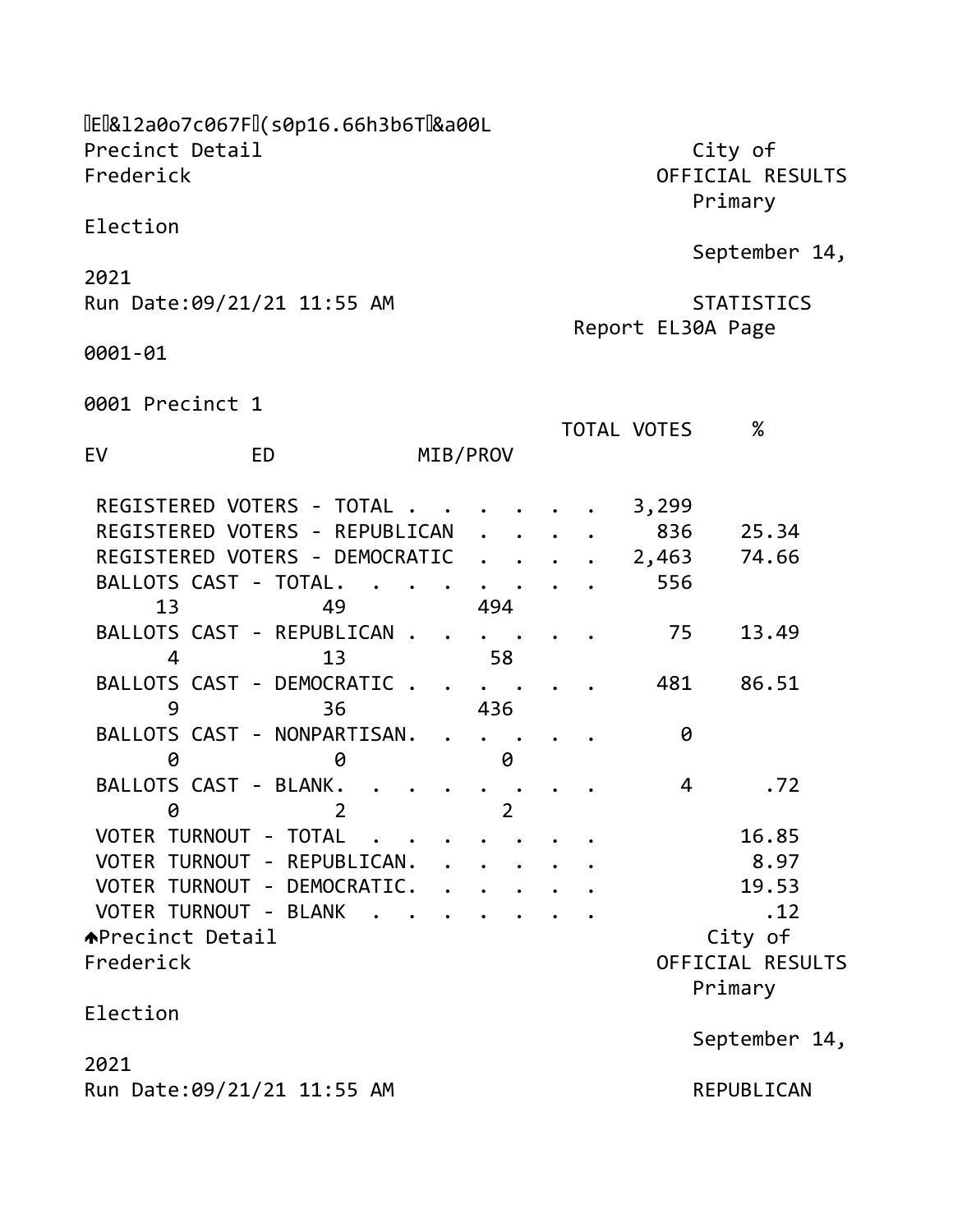0001-02

0001 Precinct 1

| 0001 Precinct 1                      |           |                |  |             | TOTAL VOTES        |     | $\%$                                   |
|--------------------------------------|-----------|----------------|--|-------------|--------------------|-----|----------------------------------------|
| EV                                   | <b>ED</b> |                |  | MIB/PROV    |                    |     |                                        |
| Mayor                                |           |                |  |             |                    |     |                                        |
| (VOTE FOR) 1<br>Steve Garrahy .<br>4 |           |                |  | 31          |                    | 42  | 58.33                                  |
| Steven Hammrick<br>0                 |           | 4              |  | 26          |                    | 30  | 41.67                                  |
| Total .<br>4                         |           | 11             |  | 57          |                    | 72  |                                        |
| Over Votes .<br>0                    |           | 0              |  | 0           |                    | 0   |                                        |
| Under Votes .<br>A                   |           | $\overline{2}$ |  | $\mathbf 1$ |                    | 3   |                                        |
| <b>APrecinct Detail</b><br>Frederick |           |                |  |             |                    |     | City of<br>OFFICIAL RESULTS<br>Primary |
| Election                             |           |                |  |             |                    |     |                                        |
| 2021                                 |           |                |  |             |                    |     | September 14,                          |
| Run Date: 09/21/21 11:55 AM          |           |                |  |             | Report EL30A Page  |     | DEMOCRATIC                             |
| 0001-03                              |           |                |  |             |                    |     |                                        |
| 0001 Precinct 1                      |           |                |  |             | <b>TOTAL VOTES</b> |     | ℅                                      |
| EV                                   | <b>ED</b> |                |  | MIB/PROV    |                    |     |                                        |
| Mayor<br>(VOTE FOR) 1                |           |                |  |             |                    |     |                                        |
| Jennifer P. Dougherty<br>3           |           | 9              |  | 123         |                    | 135 | 28.30                                  |
| John Funderburk<br>0                 |           | 0              |  | 22          |                    | 22  | 4.61                                   |

Report EL30A Page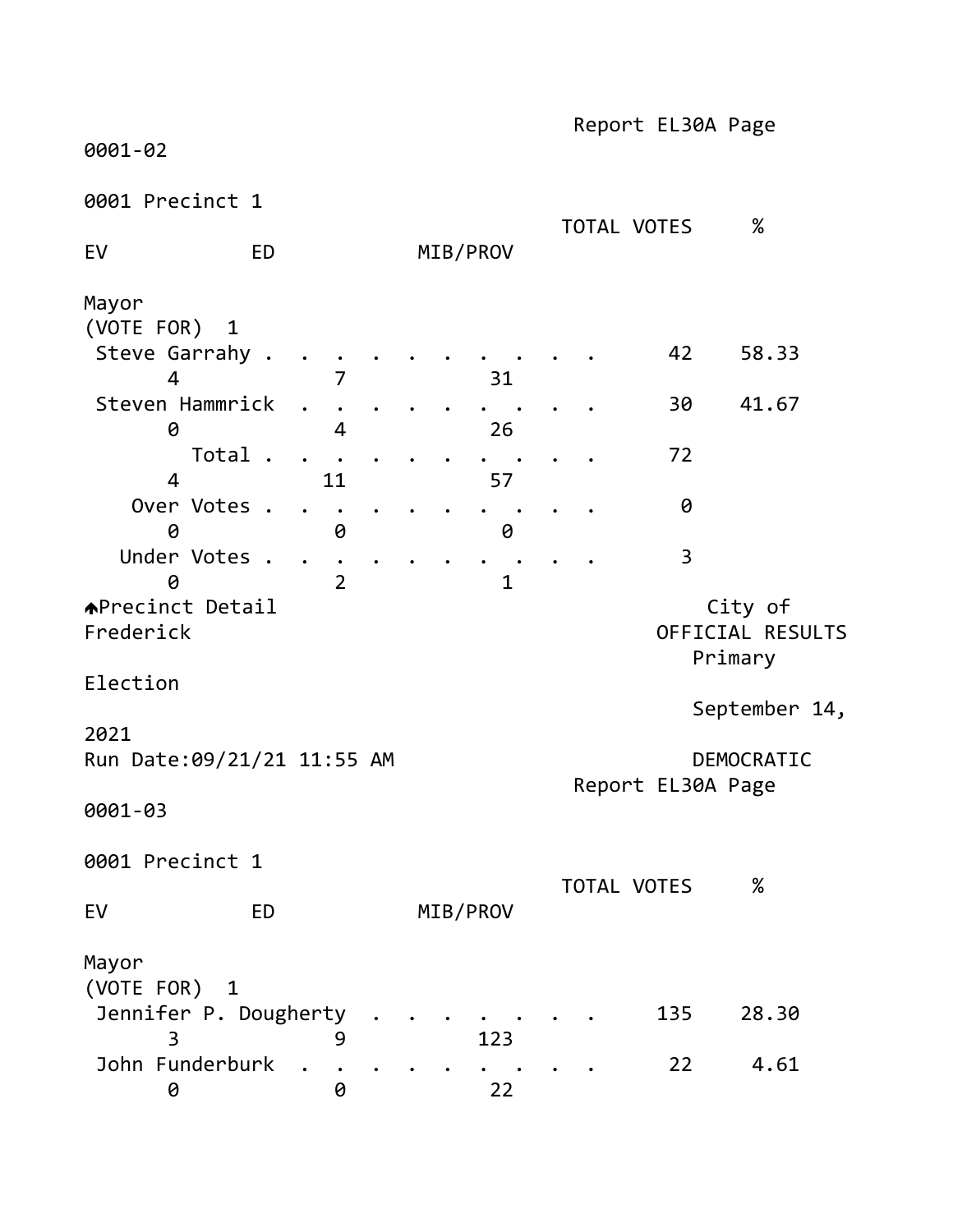| Michael C. O'Connor .          |                                             |  |       |  | 182   | 38.16                       |  |
|--------------------------------|---------------------------------------------|--|-------|--|-------|-----------------------------|--|
| 5                              | 12                                          |  | 165   |  |       |                             |  |
| Roger Wilson                   | $\bullet$                                   |  |       |  | 138   | 28.93                       |  |
| 1                              | 15                                          |  | 122   |  |       |                             |  |
| Total .<br>9                   | $\bullet$<br>$\overline{\phantom{a}}$<br>36 |  | 432   |  | 477   |                             |  |
| Over Votes .                   |                                             |  |       |  | 0     |                             |  |
| 0                              | 0                                           |  | 0     |  |       |                             |  |
| Under Votes .                  |                                             |  |       |  | 4     |                             |  |
| 0                              | 0                                           |  | 4     |  |       |                             |  |
| Board of Aldermen              |                                             |  |       |  |       |                             |  |
| (VOTE FOR) 5                   |                                             |  |       |  |       |                             |  |
| Donna Kuzemchak<br>7           | 22                                          |  | 285   |  | 314   | 17.19                       |  |
| Ben MacShane<br>8              | 17                                          |  | 218   |  | 243   | 13.30                       |  |
| Katie Nash.<br>6               | 28                                          |  | 287   |  | 321   | 17.57                       |  |
| Kelly Russell .<br>6           | 28                                          |  | 275   |  | 309   | 16.91                       |  |
| Derek Shackelford.<br>7        | $\ddot{\phantom{0}}$<br>26                  |  | 301   |  | 334   | 18.28                       |  |
| Chris Sparks<br>$\sim$<br>5    | 12                                          |  | 143   |  | 160   | 8.76                        |  |
| Robert Van Rens<br>$\mathbf 1$ | 12                                          |  | 133   |  | 146   | 7.99                        |  |
| Total.<br>40                   | 145                                         |  | 1,642 |  | 1,827 |                             |  |
| Over Votes<br>0                | 0                                           |  | 0     |  | 0     |                             |  |
| Under Votes .<br>5             | 35                                          |  | 538   |  | 578   |                             |  |
| <b>A</b> Precinct Detail       |                                             |  |       |  |       | City of                     |  |
| Frederick                      |                                             |  |       |  |       | OFFICIAL RESULTS<br>Primary |  |
| Election                       |                                             |  |       |  |       |                             |  |

September 14,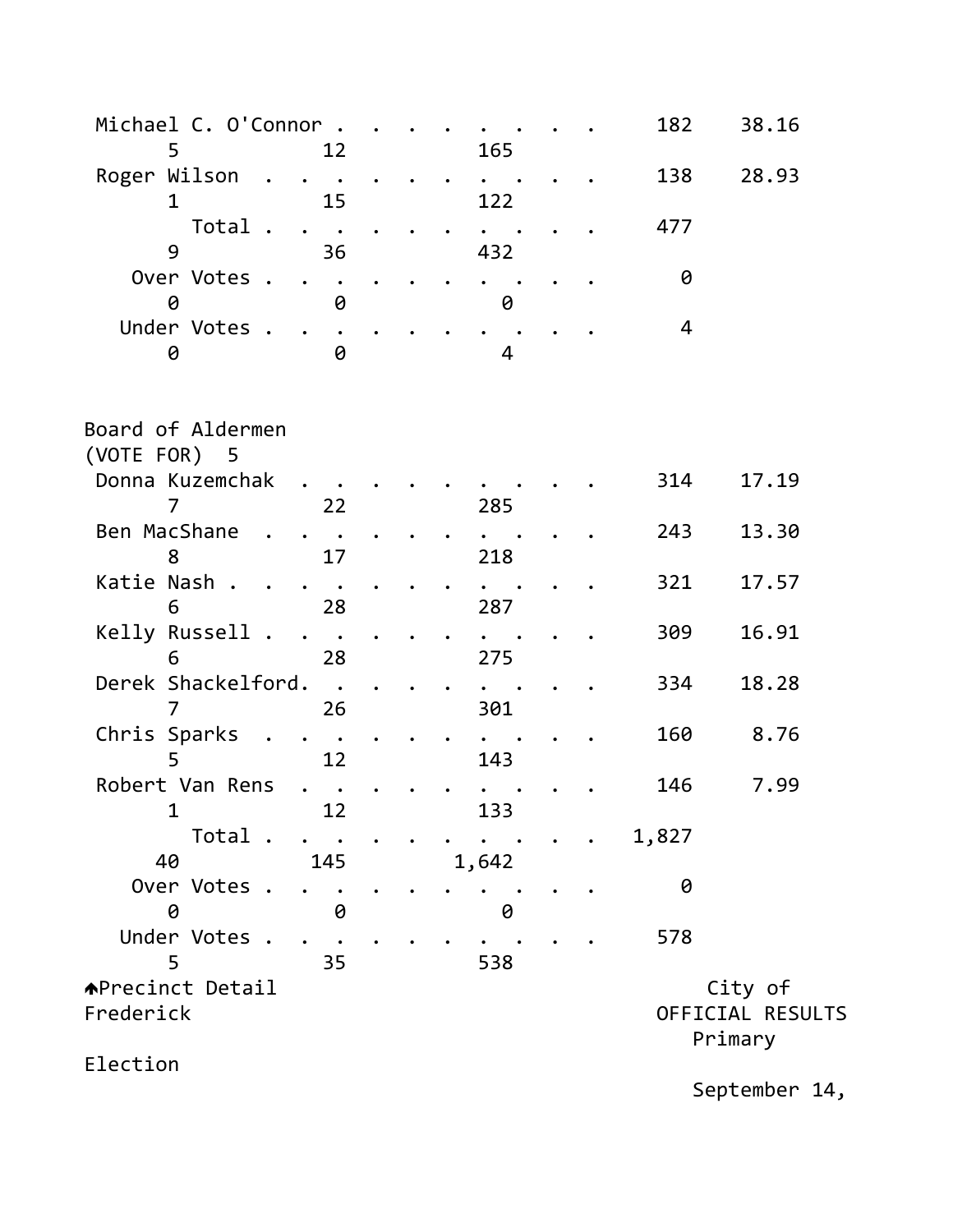2021 Run Date:09/21/21 11:55 AM STATISTICS Report EL30A Page 0002-01 0002 Precinct 2 TOTAL VOTES % EV ED MIB/PROV REGISTERED VOTERS - TOTAL . . . . . . 1,708 REGISTERED VOTERS - REPUBLICAN . . . . 530 31.03 REGISTERED VOTERS - DEMOCRATIC . . . . 1,178 68.97 BALLOTS CAST - TOTAL. . . . . . . . 270 0 2 268 BALLOTS CAST - REPUBLICAN . . . . . . 43 15.93 0 1 42 BALLOTS CAST - DEMOCRATIC . . . . . . 227 84.07 0 1 226 BALLOTS CAST - NONPARTISAN. . . . . . 0 0 0 0 BALLOTS CAST - BLANK. . . . . . . . . 1 .37 0 0 1 VOTER TURNOUT - TOTAL . . . . . . . . 15.81 VOTER TURNOUT - REPUBLICAN. . . . . . . 8.11 VOTER TURNOUT - DEMOCRATIC. . . . . . . 19.27 VOTER TURNOUT - BLANK . . . . . . . . . . . . . . . 06 APrecinct Detail and the contract of the city of Frederick OFFICIAL RESULTS Primary Election September 14, 2021 Run Date:09/21/21 11:55 AM REPUBLICAN Report EL30A Page 0002-02 0002 Precinct 2 TOTAL VOTES %

EV ED MIB/PROV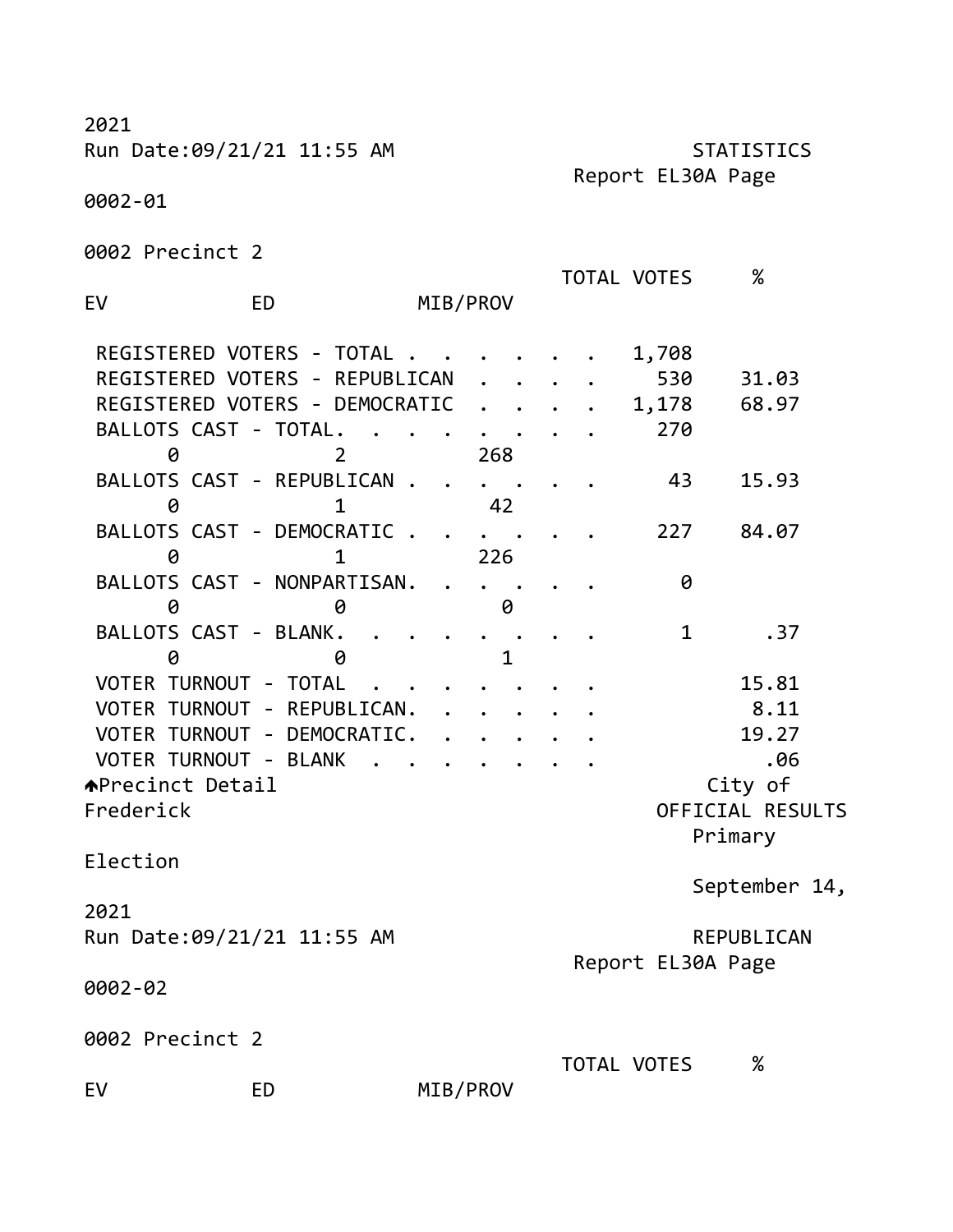| Mayor                                         |              |  |              |  |                    |                                 |
|-----------------------------------------------|--------------|--|--------------|--|--------------------|---------------------------------|
| (VOTE FOR)<br>$\mathbf{1}$<br>Steve Garrahy . |              |  |              |  | $\overline{7}$     | 16.67                           |
| 0                                             | 0            |  | 7            |  |                    |                                 |
| Steven Hammrick                               |              |  |              |  | 35                 | 83.33                           |
| 0                                             | $\mathbf 1$  |  | 34           |  |                    |                                 |
| Total .                                       |              |  |              |  | 42                 |                                 |
| 0<br>Over Votes .                             | 1            |  | 41           |  | 0                  |                                 |
| 0                                             | 0            |  | 0            |  |                    |                                 |
| Under Votes .<br>0                            | 0            |  | $\mathbf{1}$ |  | $\mathbf{1}$       |                                 |
| <b>APrecinct Detail</b>                       |              |  |              |  |                    | City of                         |
| Frederick                                     |              |  |              |  |                    | OFFICIAL RESULTS<br>Primary     |
| Election                                      |              |  |              |  |                    | September 14,                   |
| 2021                                          |              |  |              |  |                    |                                 |
| Run Date: 09/21/21 11:55 AM                   |              |  |              |  |                    | DEMOCRATIC<br>Report EL30A Page |
| 0002-03                                       |              |  |              |  |                    |                                 |
| 0002 Precinct 2                               |              |  |              |  |                    |                                 |
| EV<br><b>ED</b>                               |              |  |              |  | <b>TOTAL VOTES</b> | $\%$                            |
|                                               |              |  | MIB/PROV     |  |                    |                                 |
| Mayor                                         |              |  |              |  |                    |                                 |
| (VOTE FOR) 1                                  |              |  |              |  |                    |                                 |
| Jennifer P. Dougherty<br>0                    |              |  | 52           |  | 53                 | 23.66                           |
| John Funderburk                               |              |  |              |  | 14                 | 6.25                            |
| 0<br>Michael C. O'Connor                      | 0            |  | 14           |  | 89                 | 39.73                           |
| 0                                             | 0            |  | 89           |  |                    |                                 |
| Roger Wilson                                  |              |  |              |  | 68                 | 30.36                           |
| 0                                             | 0            |  | 68           |  |                    |                                 |
| Total<br>0                                    | $\mathbf{1}$ |  | 223          |  | 224                |                                 |
|                                               |              |  |              |  |                    |                                 |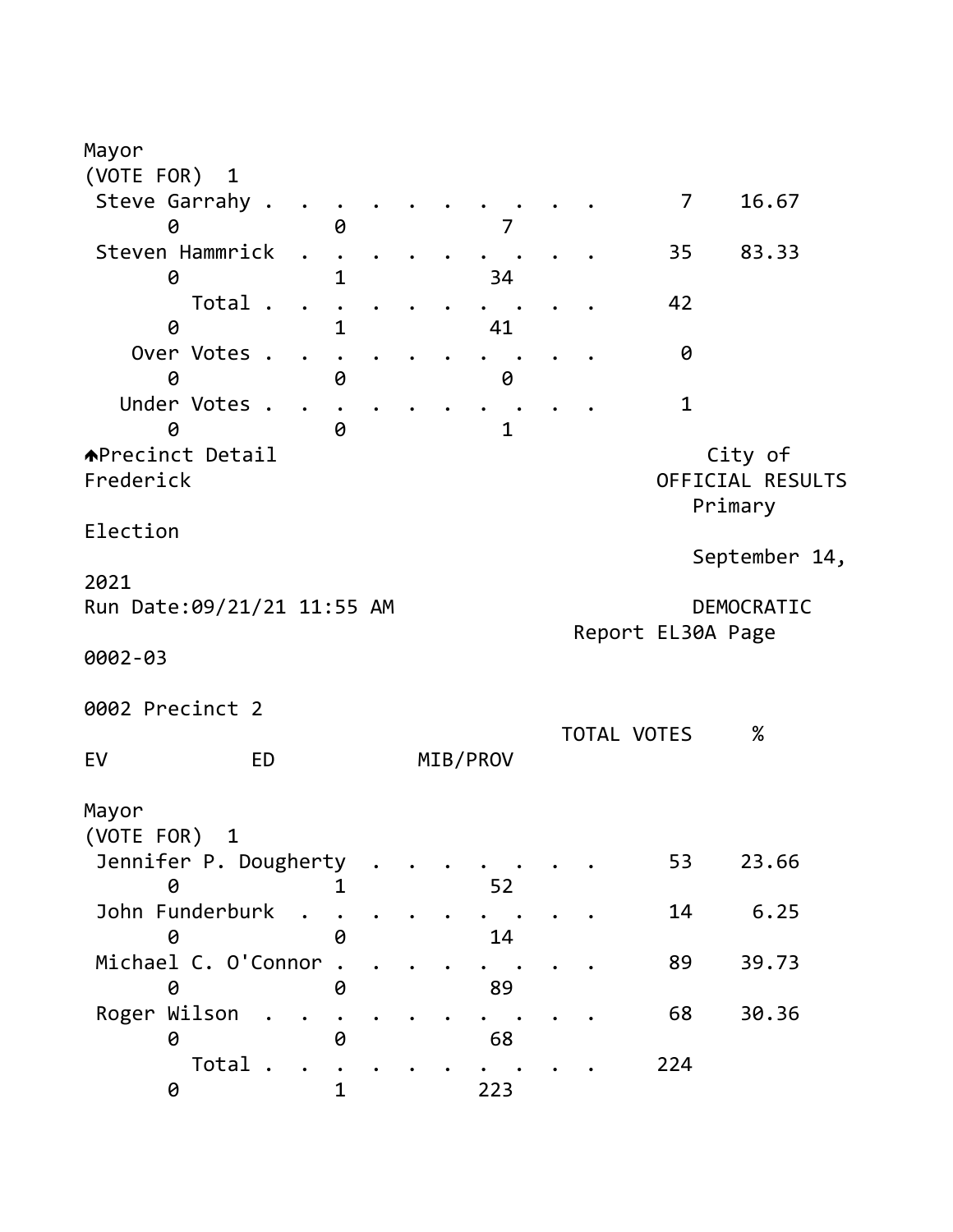| Over Votes .                |   |  |     |  | 0                 |                   |
|-----------------------------|---|--|-----|--|-------------------|-------------------|
| 0                           | 0 |  | 0   |  |                   |                   |
| Under Votes .               |   |  |     |  | 3                 |                   |
| 0                           | 0 |  | 3   |  |                   |                   |
| Board of Aldermen           |   |  |     |  |                   |                   |
| (VOTE FOR) 5                |   |  |     |  |                   |                   |
| Donna Kuzemchak             |   |  |     |  | 151               | 16.97             |
| 0                           |   |  | 150 |  |                   |                   |
| Ben MacShane                |   |  |     |  | 112               | 12.58             |
| 0                           | 0 |  | 112 |  |                   |                   |
| Katie Nash.                 |   |  |     |  | 171               | 19.21             |
| 0                           | 0 |  | 171 |  |                   |                   |
| Kelly Russell .             |   |  |     |  | 139               | 15.62             |
| 0                           | 1 |  | 138 |  |                   |                   |
| Derek Shackelford.          |   |  |     |  | 139               | 15.62             |
|                             | 1 |  | 138 |  |                   |                   |
| Chris Sparks                |   |  |     |  | 92                | 10.34             |
| 0                           | 1 |  | 91  |  |                   |                   |
| Robert Van Rens             |   |  |     |  | 86                | 9.66              |
| 0                           | 1 |  | 85  |  |                   |                   |
| Total .                     |   |  |     |  | 890               |                   |
| 0                           | 5 |  | 885 |  |                   |                   |
| Over Votes .                |   |  |     |  | 0                 |                   |
| 0                           | 0 |  | 0   |  |                   |                   |
| Under Votes .               |   |  |     |  | 245               |                   |
| 0                           | 0 |  |     |  |                   |                   |
|                             |   |  | 245 |  |                   |                   |
| <b>APrecinct Detail</b>     |   |  |     |  |                   | City of           |
| Frederick                   |   |  |     |  |                   | OFFICIAL RESULTS  |
|                             |   |  |     |  | Primary           |                   |
| Election                    |   |  |     |  |                   |                   |
|                             |   |  |     |  |                   | September 14,     |
| 2021                        |   |  |     |  |                   |                   |
| Run Date: 09/21/21 11:55 AM |   |  |     |  |                   | <b>STATISTICS</b> |
|                             |   |  |     |  | Report EL30A Page |                   |
| 0003-01                     |   |  |     |  |                   |                   |
|                             |   |  |     |  |                   |                   |
| 0003 Precinct 3             |   |  |     |  |                   |                   |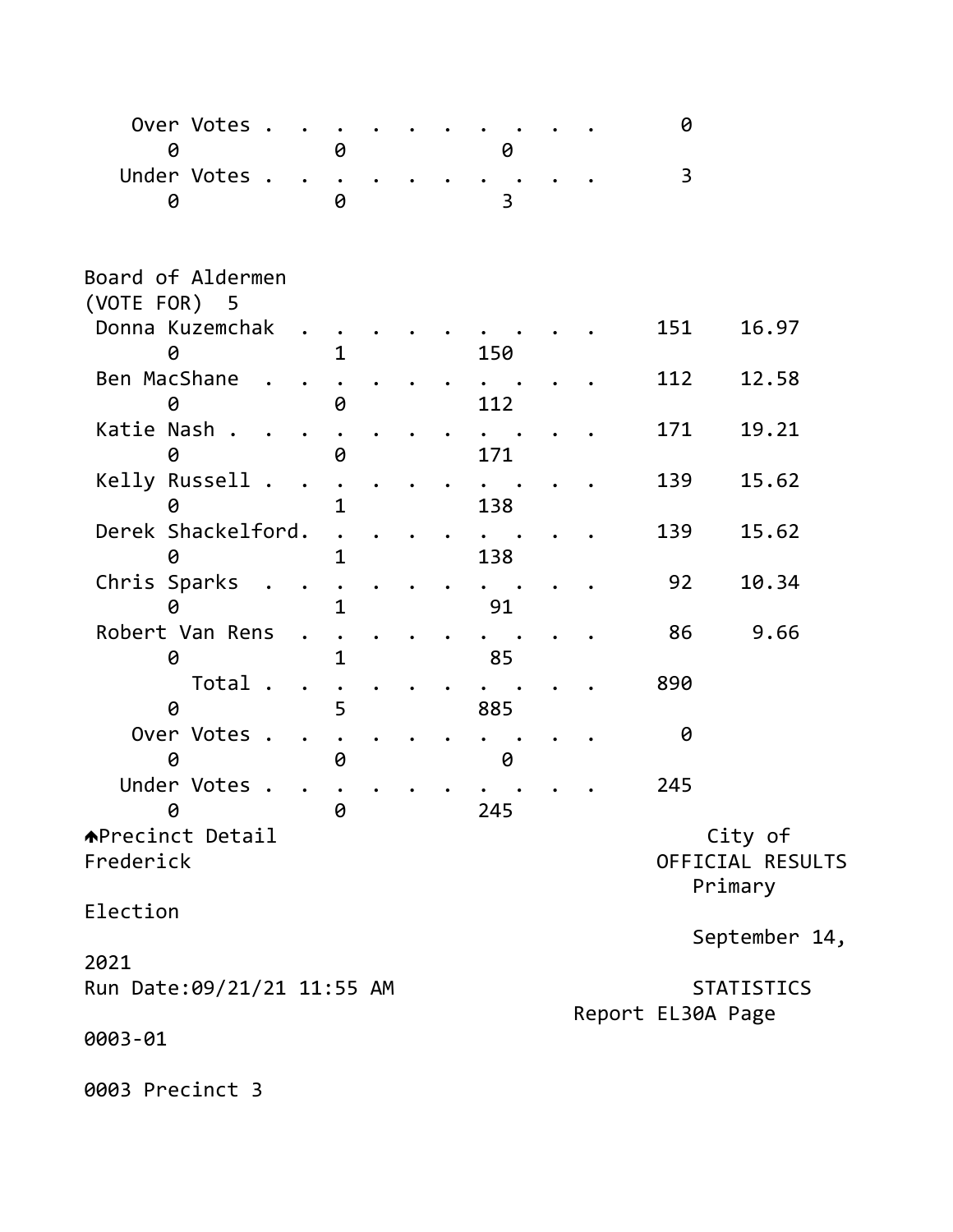TOTAL VOTES % EV ED MIB/PROV REGISTERED VOTERS - TOTAL . . . . . . 2,272 REGISTERED VOTERS - REPUBLICAN . . . . 621 27.33 REGISTERED VOTERS - DEMOCRATIC . . . . 1,651 72.67 BALLOTS CAST - TOTAL. . . . . . . . 471 11 35 425 BALLOTS CAST - REPUBLICAN . . . . . . 39 8.28 3 10 26 BALLOTS CAST - DEMOCRATIC . . . . . . 432 91.72 8 25 399 BALLOTS CAST - NONPARTISAN. . . . . . 0 0 0 0 BALLOTS CAST - BLANK. . . . . . . . 0 0 0 0 VOTER TURNOUT - TOTAL . . . . . . . . 20.73 VOTER TURNOUT - REPUBLICAN. . . . . . . 6.28 VOTER TURNOUT - DEMOCRATIC. . . . . . 26.17 VOTER TURNOUT - BLANK. APrecinct Detail and City of Frederick OFFICIAL RESULTS Primary Election September 14, 2021 Run Date:09/21/21 11:55 AM REPUBLICAN Report EL30A Page 0003-02 0003 Precinct 3 TOTAL VOTES % EV ED MIB/PROV Mayor (VOTE FOR) 1

| Steve Garrahy   |  |  |  |  |  | 10 25.64 |
|-----------------|--|--|--|--|--|----------|
| 0 4 6           |  |  |  |  |  |          |
| Steven Hammrick |  |  |  |  |  | 29 74.36 |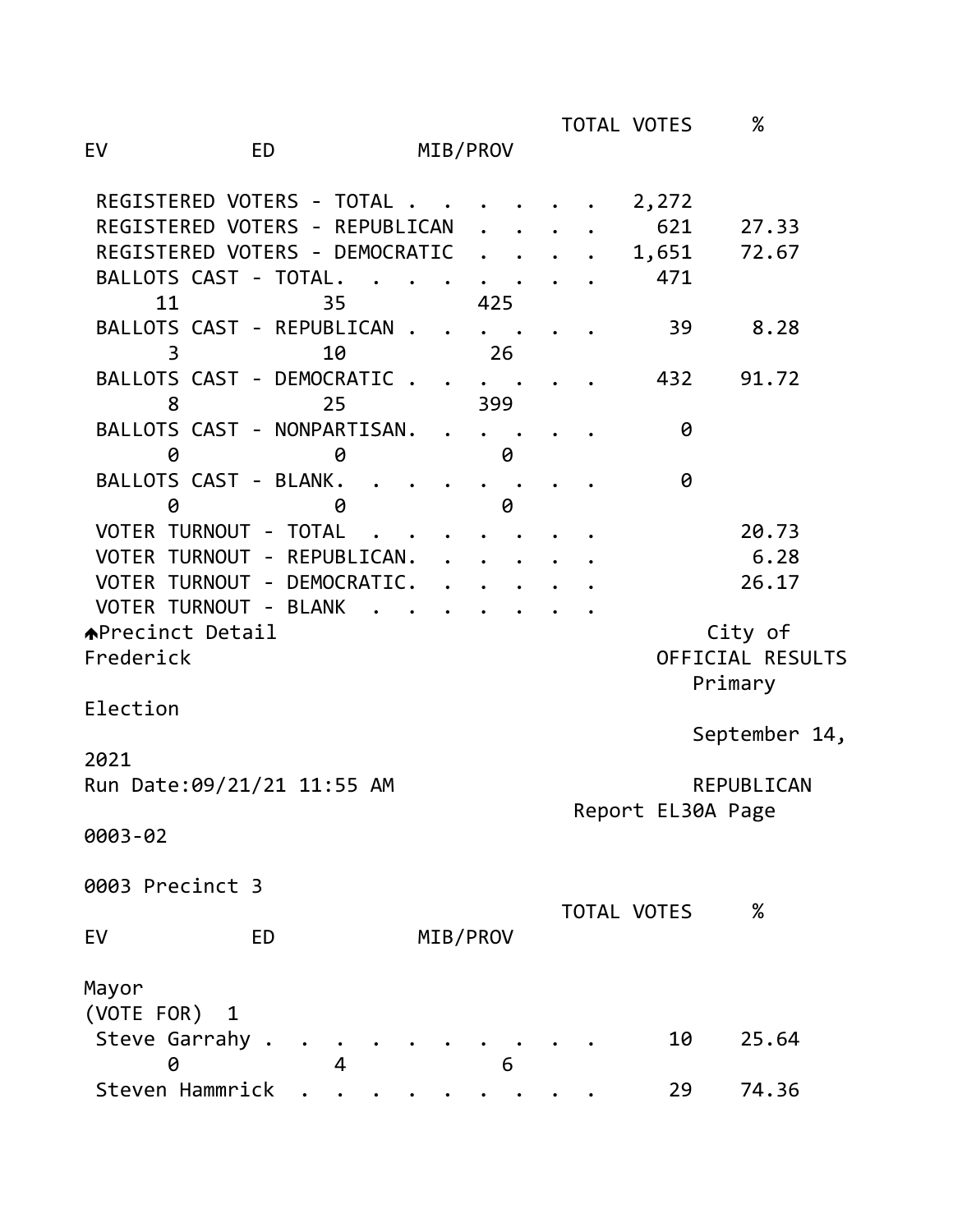3 6 20 Total . . . . . . . . . . 39 3 10 26 Over Votes . . . . . . . . . . . 0 0 0 0 Under Votes . . . . . . . . . . . 0 0 0 0 APrecinct Detail and the contract of the city of Frederick OFFICIAL RESULTS Primary Election September 14, 2021 Run Date:09/21/21 11:55 AM DEMOCRATIC Report EL30A Page 0003-03 0003 Precinct 3 TOTAL VOTES % EV ED MIB/PROV Mayor (VOTE FOR) 1 Jennifer P. Dougherty . . . . . . . 165 38.64 3 10 152 John Funderburk . . . . . . . . . . 29 6.79 2 3 24 Michael C. O'Connor . . . . . . . . . 150 35.13 2 6 142 Roger Wilson . . . . . . . . . . . 83 19.44 1 6 76 Total . . . . . . . . . . 427 8 25 394 Over Votes . . . . . . . . . . . 0 0 0 0 Under Votes . . . . . . . . . . . 5 0 0 5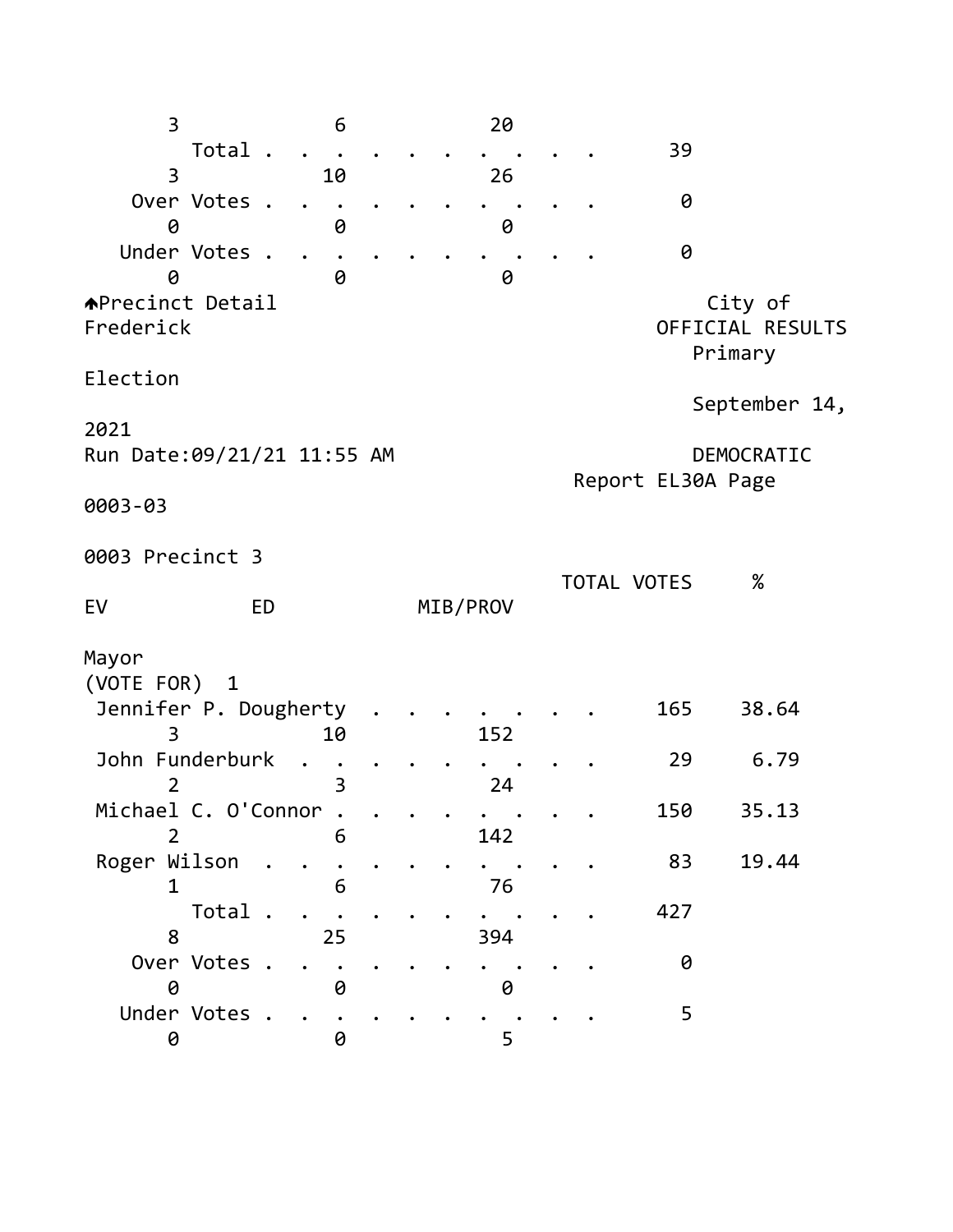| Board of Aldermen                |       |             |                   |                   |
|----------------------------------|-------|-------------|-------------------|-------------------|
| (VOTE FOR) 5                     |       |             |                   |                   |
| Donna Kuzemchak                  |       |             | 271               | 16.13             |
| 4<br>19                          | 248   |             |                   |                   |
| Ben MacShane                     |       |             | 244               | 14.52             |
| 16<br>5                          | 223   |             |                   |                   |
| Katie Nash.                      |       |             | 310               | 18.45             |
| 20                               | 283   |             |                   |                   |
| Kelly Russell .                  |       |             | 270               | 16.07             |
| 19<br>4                          | 247   |             |                   |                   |
| Derek Shackelford.<br>$\sim$     |       |             | 264               | 15.71             |
| 5<br>11                          | 248   |             |                   |                   |
| Chris Sparks<br>11<br>6          | 162   |             | 179               | 10.65             |
| Robert Van Rens                  |       |             | 142               | 8.45              |
| 4<br>13                          | 125   |             |                   |                   |
| Total.                           |       |             | 1,680             |                   |
| 35<br>109                        | 1,536 |             |                   |                   |
| Over Votes                       |       |             | 0                 |                   |
| 0<br>0                           | 0     |             |                   |                   |
| Under Votes                      |       |             | 480               |                   |
| 5<br>16                          | 459   |             |                   |                   |
| <b>APrecinct Detail</b>          |       |             |                   | City of           |
| Frederick                        |       |             |                   | OFFICIAL RESULTS  |
|                                  |       |             | Primary           |                   |
| Election                         |       |             |                   |                   |
|                                  |       |             |                   | September 14,     |
| 2021                             |       |             |                   |                   |
| Run Date: 09/21/21 11:55 AM      |       |             |                   | <b>STATISTICS</b> |
|                                  |       |             | Report EL30A Page |                   |
| 0004-01                          |       |             |                   |                   |
|                                  |       |             |                   |                   |
| 0004 Precinct 4                  |       |             |                   |                   |
|                                  |       | TOTAL VOTES |                   | $\%$              |
| MIB/PROV<br>EV<br>ED             |       |             |                   |                   |
|                                  |       |             |                   |                   |
| REGISTERED VOTERS - TOTAL        |       |             | 4,251             |                   |
| REGISTERED VOTERS - REPUBLICAN   |       |             | 1,257             | 29.57             |
| REGISTERED VOTERS - DEMOCRATIC . |       |             | 2,994             | 70.43             |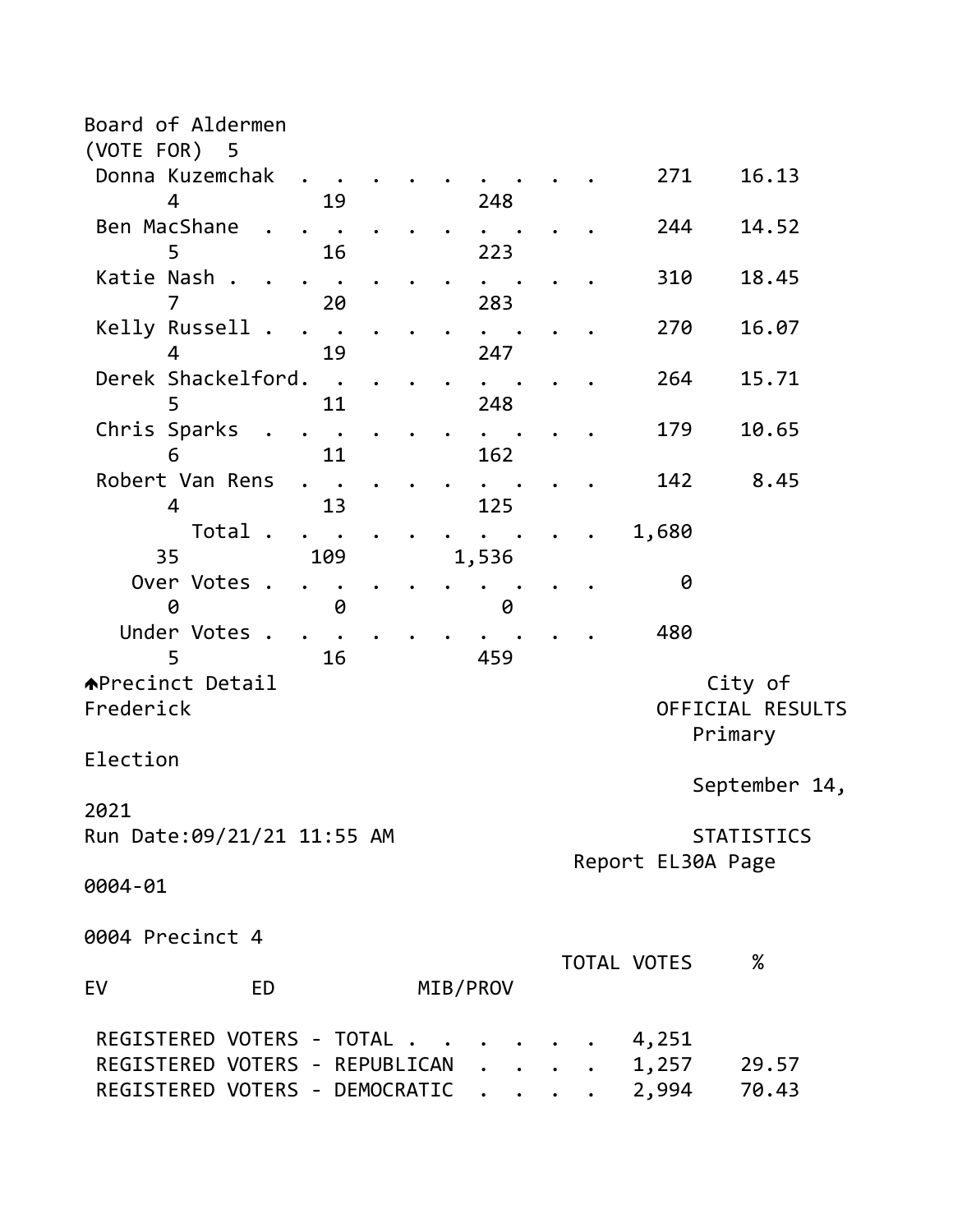BALLOTS CAST - TOTAL. . . . . . . . 461 8 38 415 BALLOTS CAST - REPUBLICAN . . . . . . 69 14.97 0 17 52 BALLOTS CAST - DEMOCRATIC . . . . . . 392 85.03 8 21 363 BALLOTS CAST - NONPARTISAN. . . . . . 0 0 0 0 BALLOTS CAST - BLANK. . . . . . . . . 0 0 0 0 VOTER TURNOUT - TOTAL . . . . . . . . . 10.84 VOTER TURNOUT - REPUBLICAN. . . . . . . 5.49 VOTER TURNOUT - DEMOCRATIC. . . . . . . 13.09 VOTER TURNOUT - BLANK . APrecinct Detail and City of Frederick OFFICIAL RESULTS Primary Election September 14, 2021 Run Date:09/21/21 11:55 AM REPUBLICAN Report EL30A Page 0004-02 0004 Precinct 4 TOTAL VOTES % EV ED MIB/PROV Mayor (VOTE FOR) 1 Steve Garrahy . . . . . . . . . . . 31 44.93 0 10 21 Steven Hammrick . . . . . . . . . . 38 55.07 0 7 31 Total . . . . . . . . . . 69 0 17 52 Over Votes . . . . . . . . . . . 0 0 0 0 Under Votes . . . . . . . . . . 0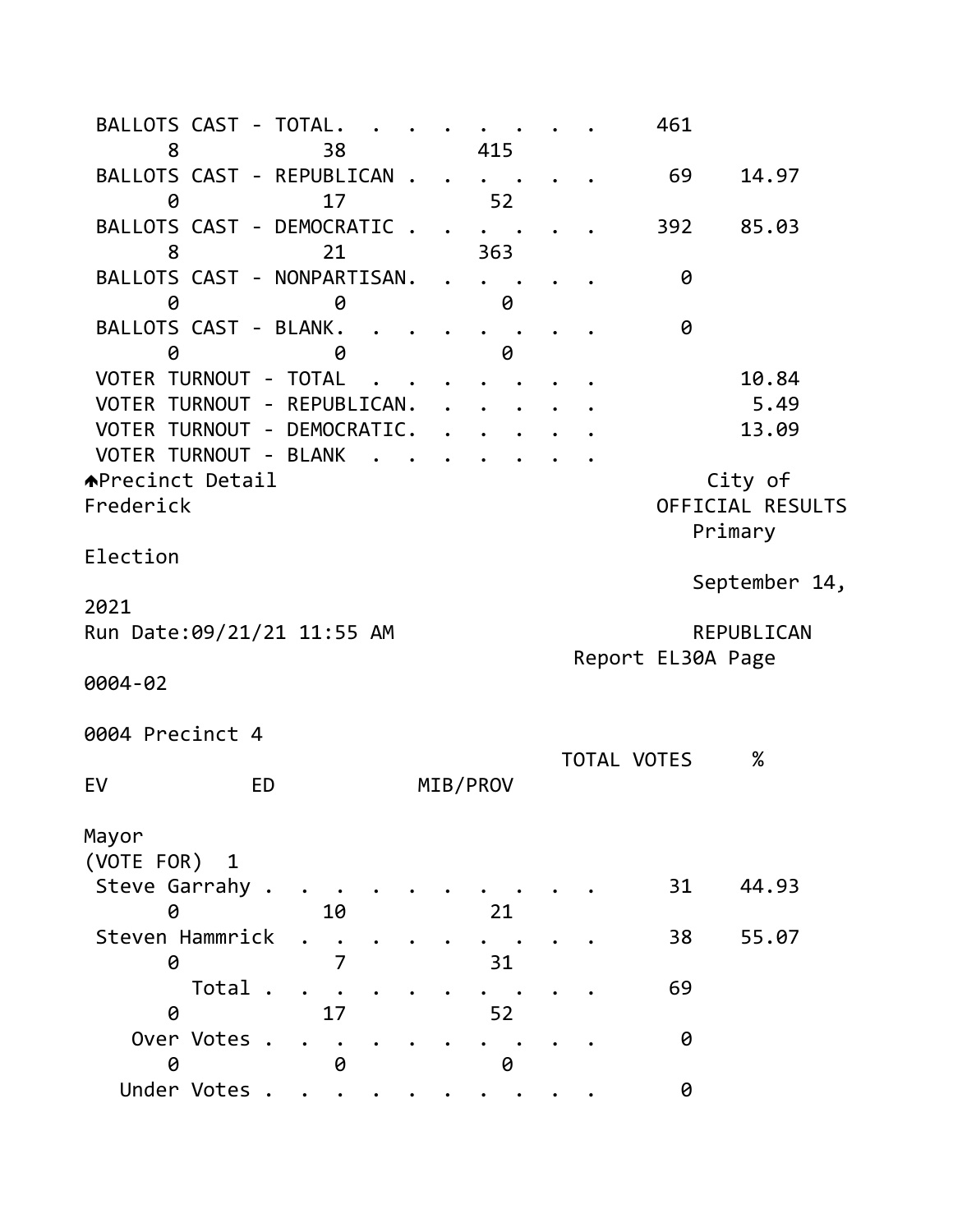| 0                                                                                                                                                                                  | 0                                   |  | 0                             |  |                                     |                                 |
|------------------------------------------------------------------------------------------------------------------------------------------------------------------------------------|-------------------------------------|--|-------------------------------|--|-------------------------------------|---------------------------------|
| <b>APrecinct Detail</b><br>Frederick                                                                                                                                               |                                     |  |                               |  |                                     | City of<br>OFFICIAL RESULTS     |
| Election                                                                                                                                                                           |                                     |  |                               |  |                                     | Primary                         |
| 2021                                                                                                                                                                               |                                     |  |                               |  |                                     | September 14,                   |
| Run Date: 09/21/21 11:55 AM                                                                                                                                                        |                                     |  |                               |  | Report EL30A Page                   | DEMOCRATIC                      |
| 0004-03                                                                                                                                                                            |                                     |  |                               |  |                                     |                                 |
| 0004 Precinct 4                                                                                                                                                                    |                                     |  |                               |  |                                     |                                 |
| <b>ED</b><br>EV                                                                                                                                                                    |                                     |  | MIB/PROV                      |  | <b>TOTAL VOTES</b>                  | $\%$                            |
| Mayor<br>(VOTE FOR)<br>$\overline{1}$<br>Jennifer P. Dougherty<br>1<br>John Funderburk<br>$\bullet$<br>0<br>Michael C. O'Connor<br>Roger Wilson<br>5<br>Total<br>8<br>Over Votes . | 3<br>$\overline{2}$<br>8<br>8<br>21 |  | 101<br>36<br>131<br>95<br>363 |  | 105<br>38<br>141<br>108<br>392<br>0 | 26.79<br>9.69<br>35.97<br>27.55 |
| 0<br>Under Votes .<br>0                                                                                                                                                            | 0<br>0                              |  | 0<br>0                        |  | 0                                   |                                 |
| Board of Aldermen<br>(VOTE FOR) 5<br>Donna Kuzemchak<br>6<br>Ben MacShane<br>6                                                                                                     | 15<br>13                            |  | 237<br>211                    |  | 258<br>230                          | 17.32<br>15.44                  |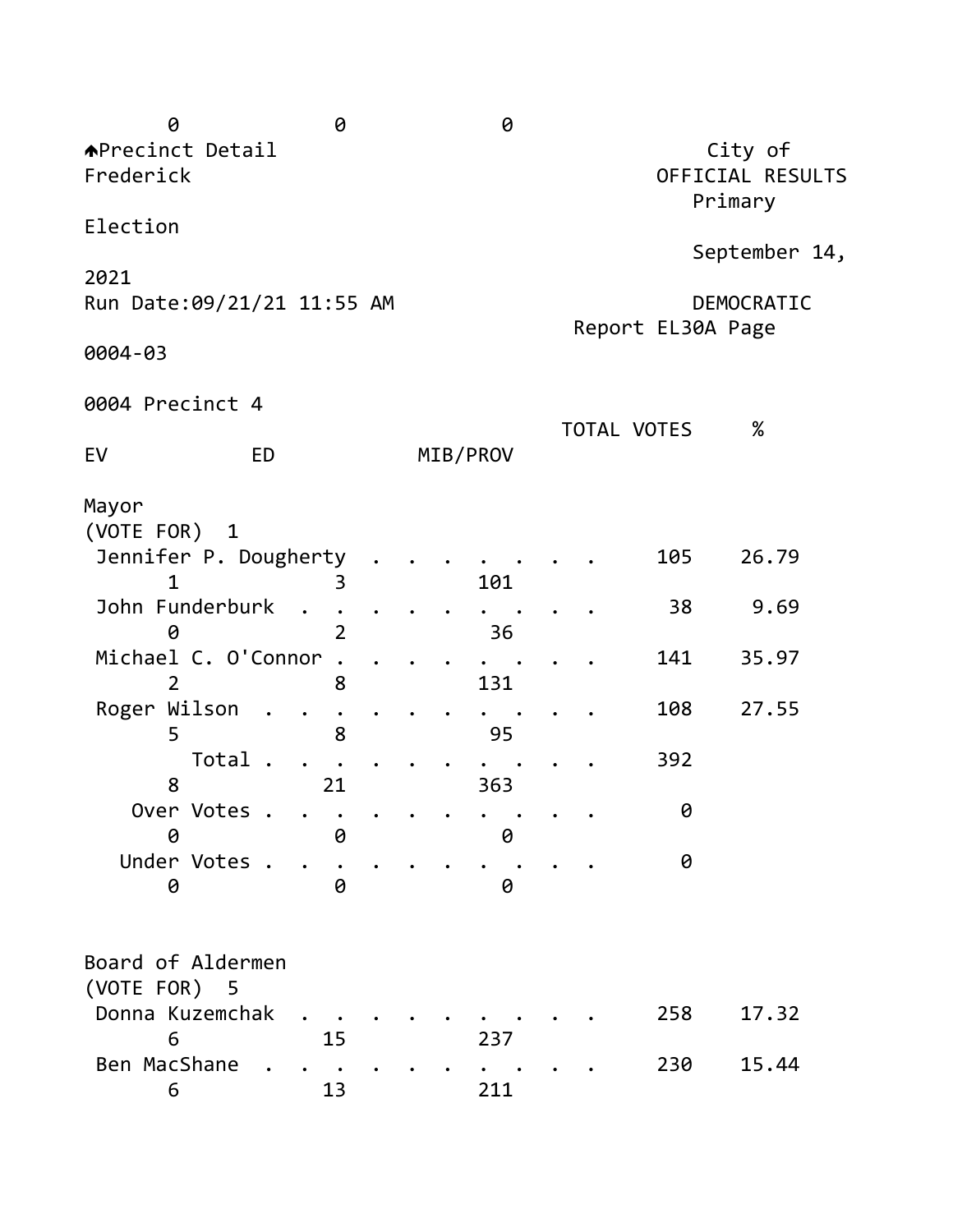| Katie Nash .<br>7                    | 19                                                                                            | 243                        |                      |                    | 269                   | 18.05                       |
|--------------------------------------|-----------------------------------------------------------------------------------------------|----------------------------|----------------------|--------------------|-----------------------|-----------------------------|
| Kelly Russell .                      |                                                                                               |                            |                      |                    | 212                   | 14.23                       |
| Δ<br>Derek Shackelford.              | 7                                                                                             | 201                        |                      |                    | 267                   | 17.92                       |
| $\overline{7}$<br>Chris Sparks       | 19                                                                                            | 241                        |                      |                    | 134                   | 8.99                        |
| 4<br>Robert Van Rens                 | 8                                                                                             | 122                        |                      |                    | 120                   | 8.05                        |
| 3<br>Total                           | 11<br>$\ddot{\phantom{a}}$                                                                    | 106                        |                      |                    | 1,490                 |                             |
| 37<br>Over Votes .                   | 92                                                                                            | 1,361                      |                      |                    | 10                    |                             |
| 0<br>Under Votes .<br>3              | 0<br>13                                                                                       | 444                        | 10                   |                    | 460                   |                             |
| <b>APrecinct Detail</b><br>Frederick |                                                                                               |                            |                      |                    | Primary               | City of<br>OFFICIAL RESULTS |
| Election                             |                                                                                               |                            |                      |                    |                       | September 14,               |
| 2021<br>Run Date:09/21/21 11:55 AM   |                                                                                               |                            |                      |                    |                       | <b>STATISTICS</b>           |
| 0005-01                              |                                                                                               |                            |                      | Report EL30A Page  |                       |                             |
| 0005 Precinct 5                      |                                                                                               |                            |                      |                    |                       |                             |
| EV                                   | <b>ED</b>                                                                                     | MIB/PROV                   |                      | <b>TOTAL VOTES</b> |                       | $\%$                        |
|                                      | REGISTERED VOTERS - TOTAL<br>REGISTERED VOTERS - REPUBLICAN<br>REGISTERED VOTERS - DEMOCRATIC |                            |                      |                    | 2,924<br>832<br>2,092 | 28.45<br>71.55              |
| BALLOTS CAST - TOTAL.<br>28          | 80                                                                                            | 803                        |                      |                    | 911                   |                             |
| $\overline{2}$                       | BALLOTS CAST - REPUBLICAN.<br>18                                                              | $\ddot{\phantom{0}}$<br>81 |                      |                    | 101                   | 11.09                       |
| 26                                   | BALLOTS CAST - DEMOCRATIC.<br>62                                                              | 722                        | $\ddot{\phantom{0}}$ |                    | 810                   | 88.91                       |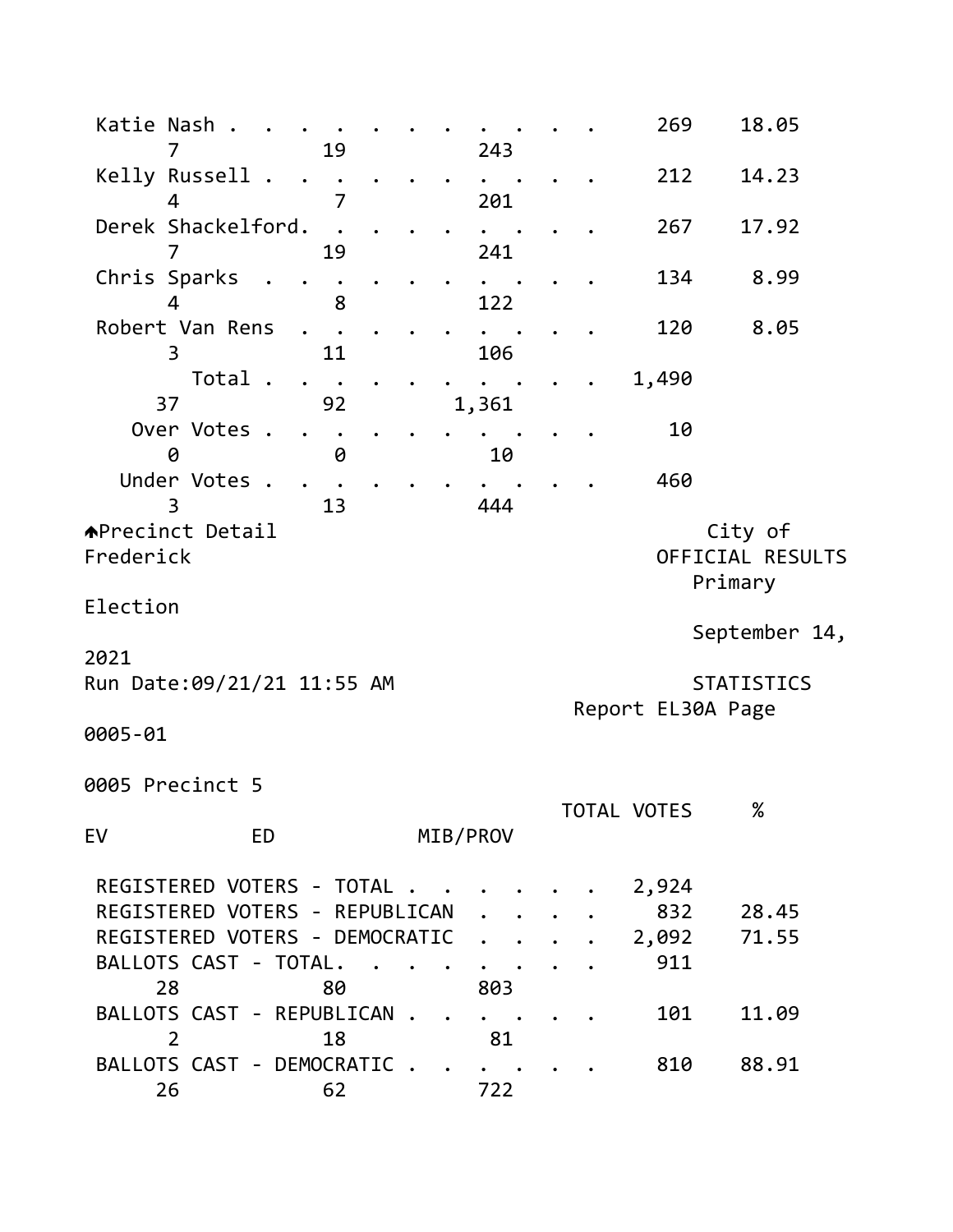BALLOTS CAST - NONPARTISAN. . . . . . 0 0 0 0 BALLOTS CAST - BLANK. . . . . . . . . 5 . 55 1 2 2 VOTER TURNOUT - TOTAL . . . . . . . . 31.16 VOTER TURNOUT - REPUBLICAN. . . . . . . 12.14 VOTER TURNOUT - DEMOCRATIC. . . . . . . 38.72 VOTER TURNOUT - BLANK . . . . . . . . . . . . . 17 ◆Precinct Detail city of Frederick OFFICIAL RESULTS Primary Election September 14, 2021 Run Date: 09/21/21 11:55 AM REPUBLICAN Report EL30A Page 0005-02 0005 Precinct 5 TOTAL VOTES % EV ED MIB/PROV Mayor (VOTE FOR) 1 Steve Garrahy . . . . . . . . . . . 47 48.96 1 4 4 4 4 4  $\sqrt{4}$ Steven Hammrick . . . . . . . . . . 49 51.04 0 12 37 Total . . . . . . . . . 96 1 16 79 Over Votes . . . . . . . . . . . 0 0 0 0 Under Votes . . . . . . . . . . . 5 1 2 2 APrecinct Detail and the contract of the contract of the contract of the contract of the contract of  $\sim$ Frederick OFFICIAL RESULTS Primary Election September 14,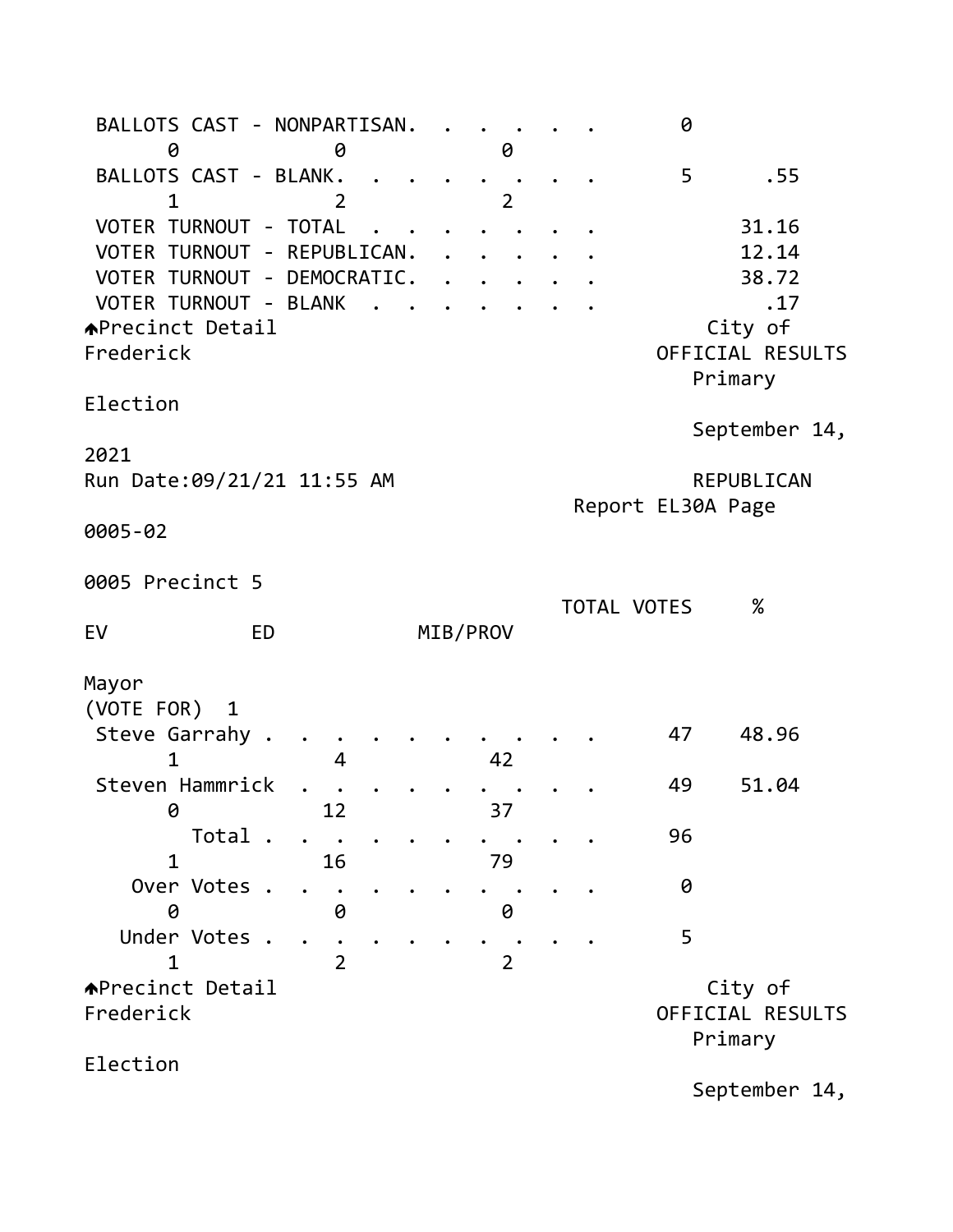| 2021<br>Run Date: 09/21/21 11:55 AM |           |  |          |  |                   | DEMOCRATIC |
|-------------------------------------|-----------|--|----------|--|-------------------|------------|
|                                     |           |  |          |  | Report EL30A Page |            |
| 0005-03                             |           |  |          |  |                   |            |
| 0005 Precinct 5                     |           |  |          |  |                   |            |
| EV<br>ED                            |           |  | MIB/PROV |  | TOTAL VOTES       | %          |
| Mayor                               |           |  |          |  |                   |            |
| (VOTE FOR) 1                        |           |  |          |  |                   |            |
| Jennifer P. Dougherty               |           |  |          |  | 287               | 35.96      |
| 12                                  | 23        |  | 252      |  |                   |            |
| John Funderburk                     |           |  |          |  | 19                | 2.38       |
|                                     | 1         |  | 16       |  |                   |            |
| Michael C. O'Connor                 |           |  |          |  | 393               | 49.25      |
| 10                                  | 28        |  | 355      |  |                   |            |
| Roger Wilson                        |           |  |          |  | 99                | 12.41      |
| 2                                   | 10        |  | 87       |  |                   |            |
| Total .                             |           |  |          |  | 798               |            |
| 26                                  | 62        |  | 710      |  |                   |            |
| Over Votes .                        |           |  |          |  | 0                 |            |
| 0                                   | 0         |  | 0        |  |                   |            |
| Under Votes .                       |           |  |          |  | 12                |            |
| 0                                   | 0         |  | 12       |  |                   |            |
| Board of Aldermen                   |           |  |          |  |                   |            |
| (VOTE FOR) 5                        |           |  |          |  |                   |            |
| Donna Kuzemchak                     |           |  |          |  | 472               | 14.80      |
| 10                                  | 37        |  | 425      |  |                   |            |
| Ben MacShane                        |           |  |          |  | 485               | 15.21      |
| 13                                  | 34        |  | 438      |  |                   |            |
| Katie Nash .                        |           |  |          |  | 591               | 18.53      |
| 20                                  | 40        |  | 531      |  |                   |            |
| Kelly Russell                       | $\bullet$ |  |          |  | 585               | 18.34      |
| 19                                  | 48        |  | 518      |  |                   |            |
| Derek Shackelford.                  | $\sim$    |  |          |  | 545               | 17.09      |
| 15                                  | 47        |  | 483      |  |                   |            |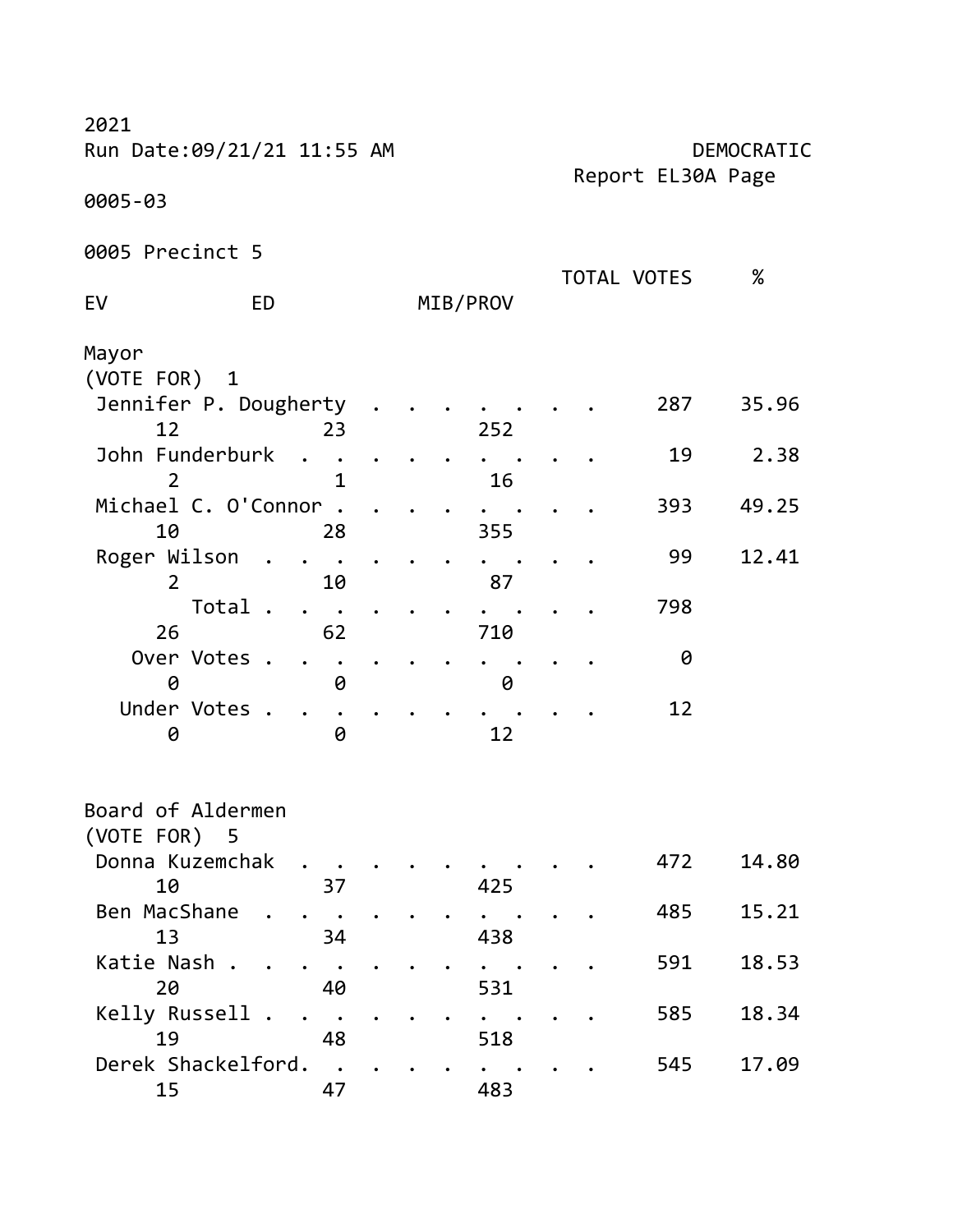| Chris Sparks                                        |     |                                            |           | 291               | 9.13              |  |
|-----------------------------------------------------|-----|--------------------------------------------|-----------|-------------------|-------------------|--|
| 6<br>Robert Van Rens                                | 29  | 256                                        |           | 220               | 6.90              |  |
| 5                                                   | 20  | 195                                        |           |                   |                   |  |
| Total .                                             |     |                                            |           | 3,189             |                   |  |
| 88                                                  | 255 | 2,846                                      |           |                   |                   |  |
| Over Votes .                                        |     |                                            |           | 0                 |                   |  |
| 0<br>Under Votes .                                  | 0   | 0                                          |           |                   |                   |  |
| 42                                                  | 55  | 764                                        |           | 861               |                   |  |
| <b>APrecinct Detail</b>                             |     |                                            |           |                   | City of           |  |
| Frederick                                           |     |                                            |           |                   | OFFICIAL RESULTS  |  |
|                                                     |     |                                            |           |                   | Primary           |  |
| Election                                            |     |                                            |           |                   |                   |  |
| 2021                                                |     |                                            |           |                   | September 14,     |  |
| Run Date:09/21/21 11:55 AM                          |     |                                            |           |                   | <b>STATISTICS</b> |  |
|                                                     |     |                                            |           | Report EL30A Page |                   |  |
| 0006-01                                             |     |                                            |           |                   |                   |  |
|                                                     |     |                                            |           |                   |                   |  |
| 0006 Precinct 6                                     |     |                                            |           |                   |                   |  |
| <b>ED</b><br>EV                                     |     | MIB/PROV                                   |           | TOTAL VOTES       | $\%$              |  |
|                                                     |     |                                            |           |                   |                   |  |
|                                                     |     |                                            |           |                   |                   |  |
| REGISTERED VOTERS - TOTAL.                          |     |                                            |           | 3,588             |                   |  |
| REGISTERED VOTERS - REPUBLICAN                      |     |                                            |           | 1,277             | 35.59             |  |
| REGISTERED VOTERS - DEMOCRATIC                      |     |                                            |           | 2,311             | 64.41             |  |
| BALLOTS CAST - TOTAL                                |     |                                            |           | 555               |                   |  |
| 9                                                   | 30  | 516                                        |           |                   |                   |  |
| BALLOTS CAST - REPUBLICAN<br>$1 \quad \blacksquare$ | 13  |                                            |           | 102               | 18.38             |  |
| BALLOTS CAST - DEMOCRATIC.                          |     | 88<br>$\cdots$                             |           | 453               | 81.62             |  |
| 8                                                   | 17  | 428                                        |           |                   |                   |  |
| BALLOTS CAST - NONPARTISAN. .                       |     | $\ddot{\bullet}$ $\ddot{\bullet}$          |           | 0                 |                   |  |
| 0                                                   | 0   | 0                                          |           |                   |                   |  |
| BALLOTS CAST - BLANK.                               |     | $\mathbf{r}$ , $\mathbf{r}$ , $\mathbf{r}$ | $\bullet$ | $\overline{2}$    | .36               |  |
| 0<br>VOTER TURNOUT - TOTAL                          | 2   | 0                                          |           |                   | 15.47             |  |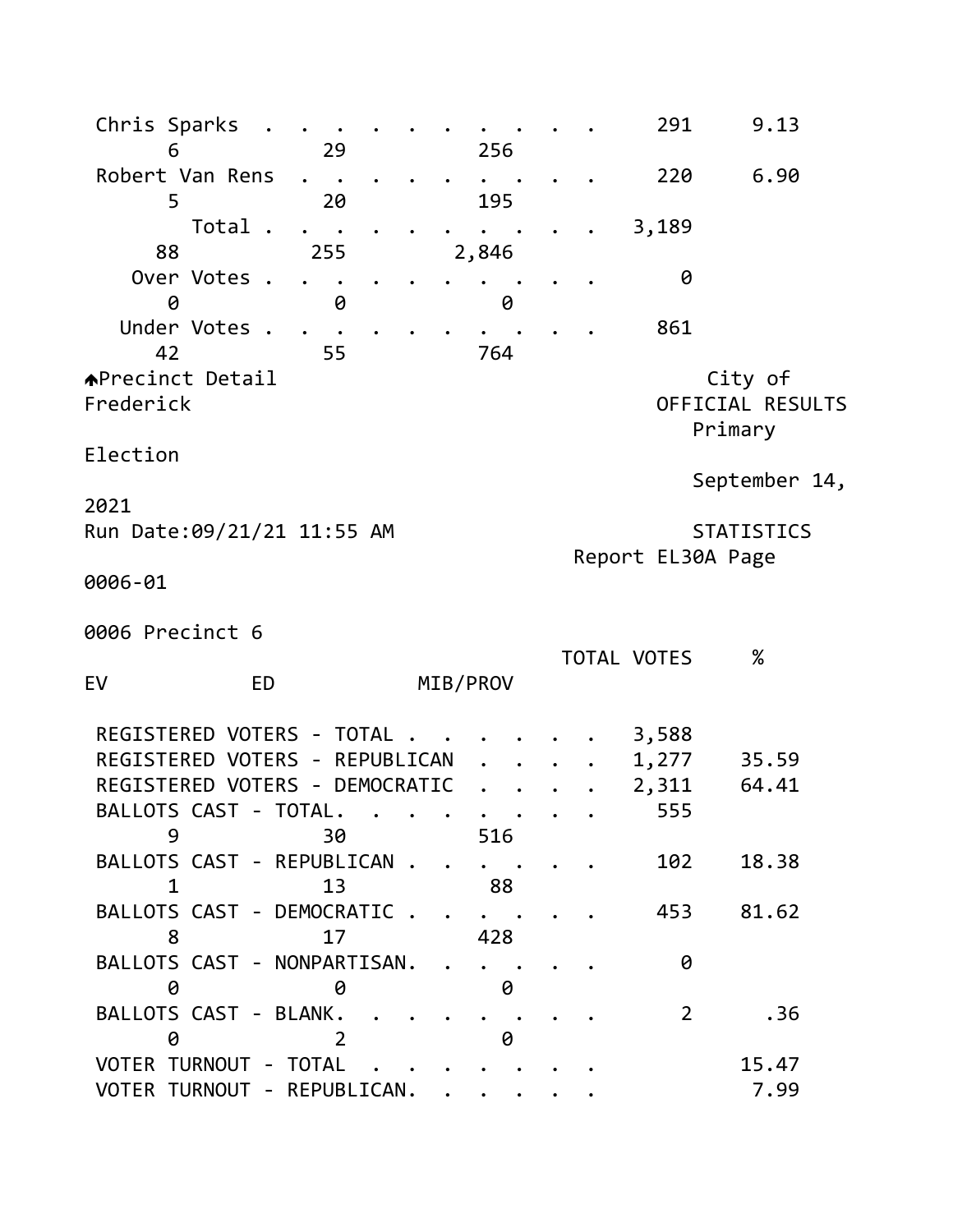| VOTER TURNOUT - DEMOCRATIC.<br>VOTER TURNOUT - BLANK<br><b>↑Precinct Detail</b><br>Frederick                                             |                                     |  |                          |                    |                                       | 19.60<br>.06<br>City of<br>OFFICIAL RESULTS<br>Primary |
|------------------------------------------------------------------------------------------------------------------------------------------|-------------------------------------|--|--------------------------|--------------------|---------------------------------------|--------------------------------------------------------|
| Election                                                                                                                                 |                                     |  |                          |                    |                                       |                                                        |
| 2021<br>Run Date: 09/21/21 11:55 AM<br>0006-02                                                                                           |                                     |  |                          |                    | Report EL30A Page                     | September 14,<br>REPUBLICAN                            |
|                                                                                                                                          |                                     |  |                          |                    |                                       |                                                        |
| 0006 Precinct 6                                                                                                                          |                                     |  |                          | <b>TOTAL VOTES</b> |                                       | $\%$                                                   |
| <b>ED</b><br>EV                                                                                                                          |                                     |  | MIB/PROV                 |                    |                                       |                                                        |
| Mayor<br>(VOTE FOR) 1<br>Steve Garrahy .<br>1<br>Steven Hammrick<br>0<br>Total.<br>$\mathbf{1}$<br>Over Votes .<br>0<br>Under Votes<br>0 | 4<br>7<br>11<br>0<br>$\overline{2}$ |  | 38<br>49<br>87<br>1<br>0 |                    | 43<br>56<br>99<br>1<br>$\overline{2}$ | 43.43<br>56.57                                         |
| <b>APrecinct Detail</b><br>Frederick                                                                                                     |                                     |  |                          |                    |                                       | City of<br>OFFICIAL RESULTS<br>Primary                 |
| Election                                                                                                                                 |                                     |  |                          |                    |                                       | September 14,                                          |
| 2021<br>Run Date: 09/21/21 11:55 AM<br>0006-03                                                                                           |                                     |  |                          |                    | Report EL30A Page                     | DEMOCRATIC                                             |
| 0006 Precinct 6                                                                                                                          |                                     |  |                          |                    |                                       |                                                        |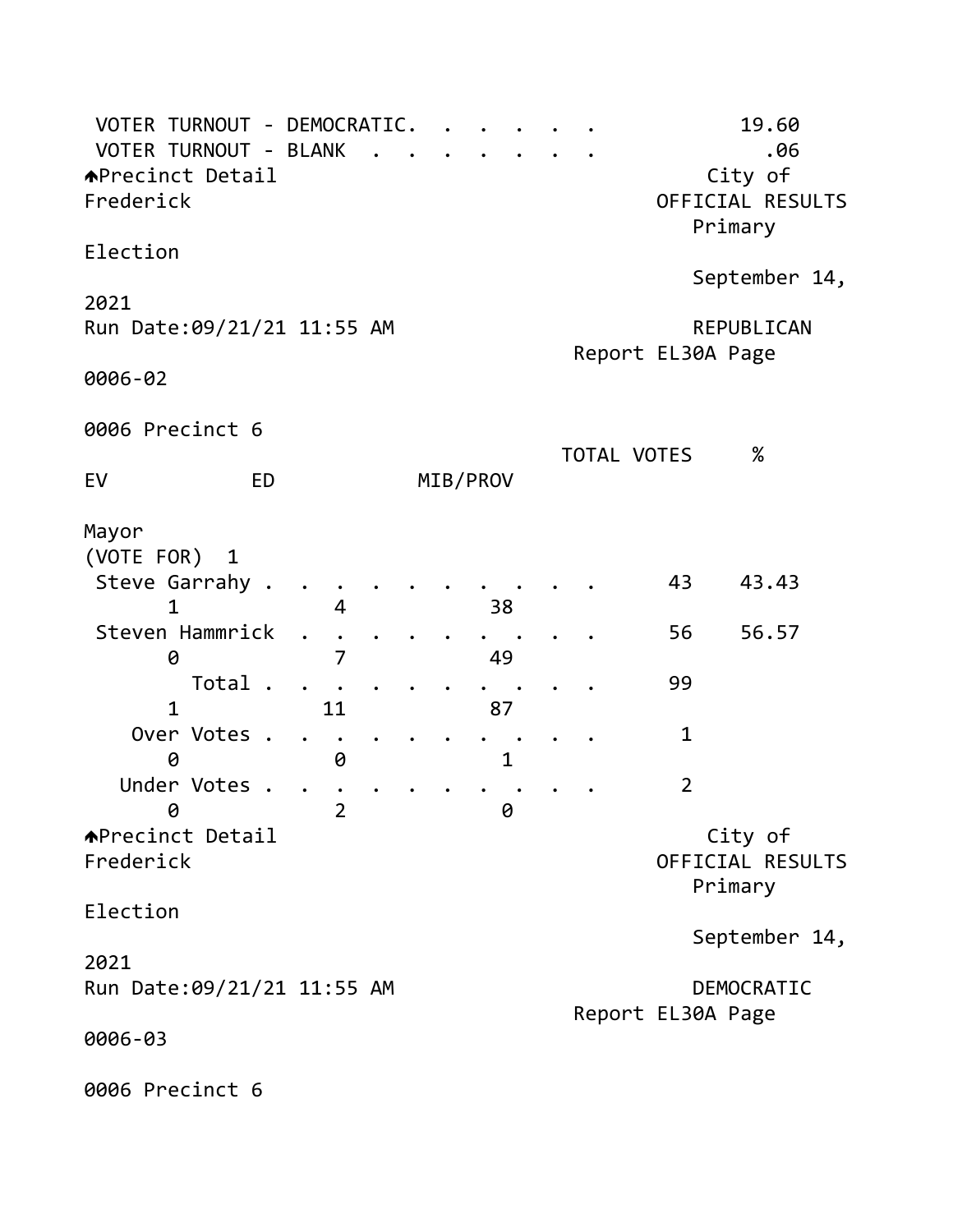|                     |                          |  |          |  | TOTAL VOTES  | %     |
|---------------------|--------------------------|--|----------|--|--------------|-------|
| EV                  | <b>ED</b>                |  | MIB/PROV |  |              |       |
| Mayor               |                          |  |          |  |              |       |
| (VOTE FOR)          | $\mathbf{1}$             |  |          |  |              |       |
|                     | Jennifer P. Dougherty    |  |          |  | 105          | 23.23 |
| $\overline{2}$      | 5                        |  | 98       |  |              |       |
| John Funderburk     |                          |  |          |  | 22           | 4.87  |
| 0                   | 0                        |  | 22       |  |              |       |
| Michael C. O'Connor |                          |  |          |  | 233          | 51.55 |
| $\overline{2}$      | 8                        |  | 223      |  |              |       |
| Roger Wilson        |                          |  |          |  | 92           | 20.35 |
| 4                   | 4                        |  | 84       |  |              |       |
|                     | Total.                   |  |          |  | 452          |       |
| 8                   | 17                       |  | 427      |  |              |       |
| Over Votes .<br>0   | 0                        |  |          |  | 0            |       |
| Under Votes .       |                          |  | 0        |  | $\mathbf{1}$ |       |
| 0                   | 0                        |  | 1        |  |              |       |
|                     |                          |  |          |  |              |       |
|                     |                          |  |          |  |              |       |
| Board of Aldermen   |                          |  |          |  |              |       |
| (VOTE FOR)          | - 5                      |  |          |  |              |       |
| Donna Kuzemchak     |                          |  |          |  | 288          | 16.66 |
| 5                   | 8                        |  | 275      |  |              |       |
| Ben MacShane        |                          |  |          |  | 259          | 14.98 |
| 5                   | 12                       |  | 242      |  |              |       |
| Katie Nash .        |                          |  |          |  | 316          | 18.28 |
| 7                   | 14                       |  | 295      |  |              |       |
| Kelly Russell .     | $\overline{\phantom{a}}$ |  |          |  | 275          | 15.91 |
| 5                   | 11                       |  | 259      |  |              |       |
| Derek Shackelford.  |                          |  |          |  | 296          | 17.12 |
| 6                   | 14                       |  | 276      |  |              |       |
| Chris Sparks        |                          |  |          |  | 151          | 8.73  |
| 5                   | 5                        |  | 141      |  |              |       |
| Robert Van Rens     |                          |  |          |  | 144          | 8.33  |
| 4                   | 6                        |  | 134      |  |              |       |
|                     | Total.                   |  |          |  | 1,729        |       |
| 37                  | 70                       |  | 1,622    |  |              |       |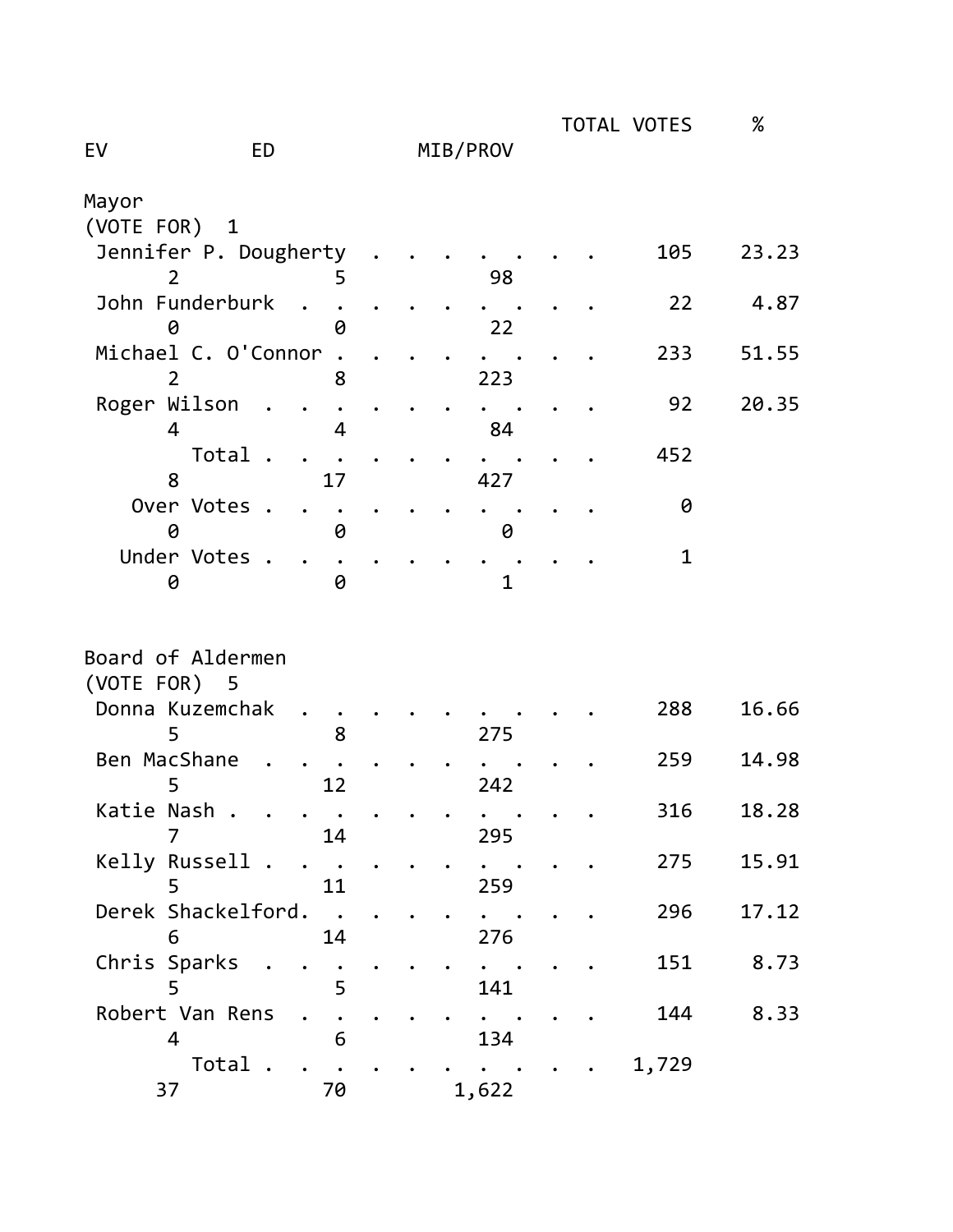| Over Votes .<br>0                    |           | 0  |        |          |     | 5 |  | 5                 |         |                             |  |
|--------------------------------------|-----------|----|--------|----------|-----|---|--|-------------------|---------|-----------------------------|--|
| Under Votes .<br>3                   |           | 15 |        |          | 513 |   |  | 531               |         |                             |  |
| <b>APrecinct Detail</b><br>Frederick |           |    |        |          |     |   |  |                   | Primary | City of<br>OFFICIAL RESULTS |  |
| Election                             |           |    |        |          |     |   |  |                   |         | September 14,               |  |
| 2021                                 |           |    |        |          |     |   |  |                   |         |                             |  |
| Run Date: 09/21/21 11:55 AM          |           |    |        |          |     |   |  | Report EL30A Page |         | <b>STATISTICS</b>           |  |
| 0007-01                              |           |    |        |          |     |   |  |                   |         |                             |  |
| 0007 Precinct 7                      |           |    |        |          |     |   |  |                   |         |                             |  |
| EV                                   | <b>ED</b> |    |        | MIB/PROV |     |   |  | TOTAL VOTES       |         | $\%$                        |  |
| REGISTERED VOTERS - TOTAL            |           |    |        |          |     |   |  | 4,339             |         |                             |  |
| REGISTERED VOTERS - REPUBLICAN       |           |    |        |          |     |   |  | 1,494             |         | 34.43                       |  |
| REGISTERED VOTERS - DEMOCRATIC       |           |    |        |          |     |   |  | 2,845             |         | 65.57                       |  |
| BALLOTS CAST - TOTAL.<br>14          |           | 41 |        |          | 661 |   |  | 716               |         |                             |  |
| BALLOTS CAST - REPUBLICAN.<br>3      |           | 11 |        |          | 80  |   |  | 94                |         | 13.13                       |  |
| BALLOTS CAST - DEMOCRATIC            |           |    |        |          |     |   |  | 622               |         | 86.87                       |  |
| 11<br>BALLOTS CAST - NONPARTISAN.    |           | 30 |        |          | 581 |   |  | 0                 |         |                             |  |
| 0                                    |           | 0  |        |          |     | 0 |  |                   |         |                             |  |
| BALLOTS CAST - BLANK.<br>0           |           | 0  |        |          |     | 5 |  | 5                 |         | .70                         |  |
| VOTER TURNOUT - TOTAL                |           |    |        |          |     |   |  |                   |         | 16.50                       |  |
| VOTER TURNOUT - REPUBLICAN.          |           |    |        |          |     |   |  |                   |         | 6.29                        |  |
| VOTER TURNOUT - DEMOCRATIC.          |           |    |        |          |     |   |  |                   |         | 21.86                       |  |
| VOTER TURNOUT - BLANK                |           |    | $\sim$ |          |     |   |  |                   |         | .12                         |  |
| <b>APrecinct Detail</b>              |           |    |        |          |     |   |  |                   |         | City of                     |  |
| Frederick                            |           |    |        |          |     |   |  |                   | Primary | OFFICIAL RESULTS            |  |
| Election                             |           |    |        |          |     |   |  |                   |         |                             |  |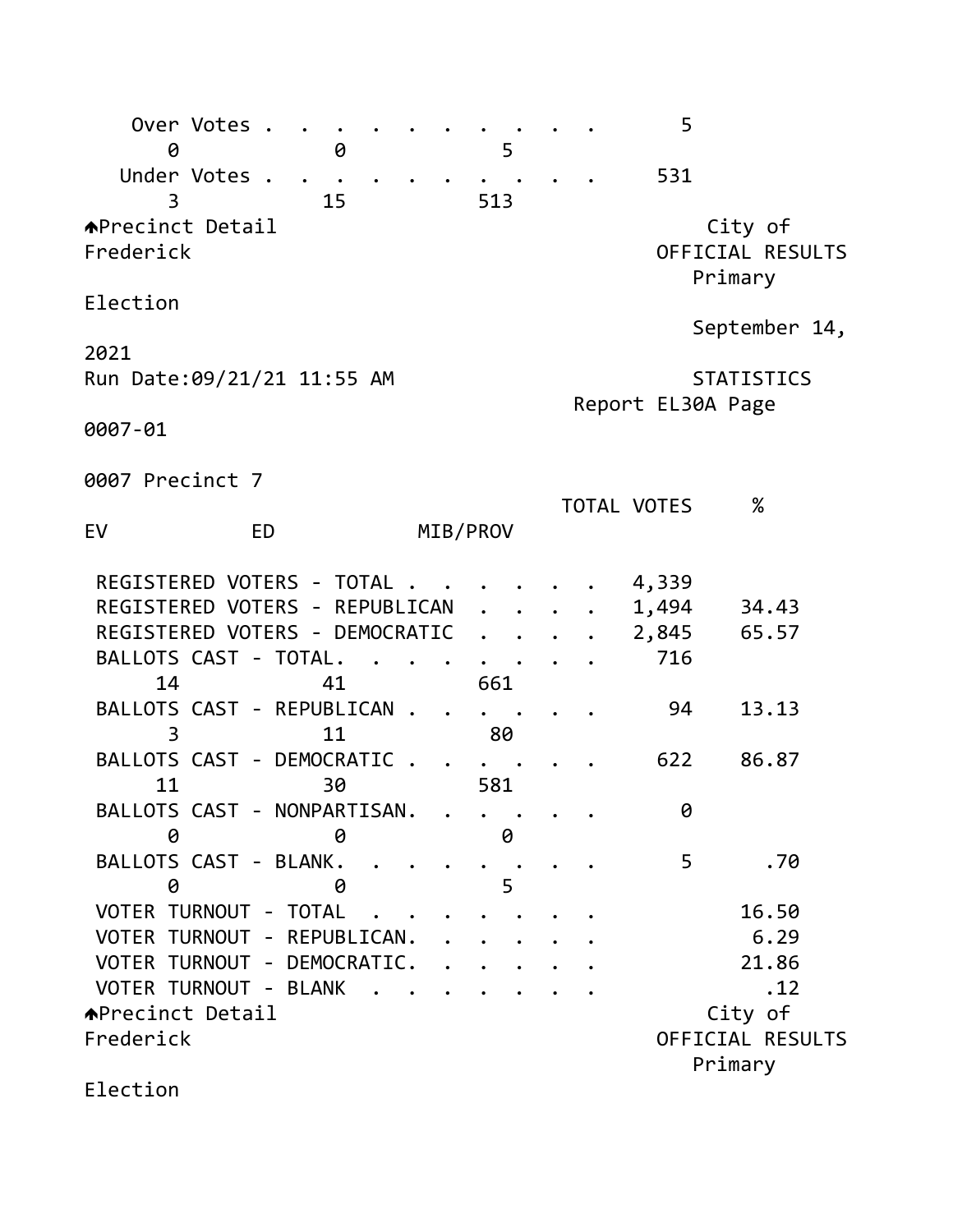|                                                                                                                                                                                                                                                                         |                        |                          |                                  | September 14,                                                                                |
|-------------------------------------------------------------------------------------------------------------------------------------------------------------------------------------------------------------------------------------------------------------------------|------------------------|--------------------------|----------------------------------|----------------------------------------------------------------------------------------------|
| 2021<br>Run Date: 09/21/21 11:55 AM                                                                                                                                                                                                                                     |                        |                          | Report EL30A Page                | REPUBLICAN                                                                                   |
| 0007-02                                                                                                                                                                                                                                                                 |                        |                          |                                  |                                                                                              |
| 0007 Precinct 7                                                                                                                                                                                                                                                         |                        |                          |                                  |                                                                                              |
| EV<br><b>ED</b>                                                                                                                                                                                                                                                         |                        | MIB/PROV                 | <b>TOTAL VOTES</b>               | $\%$                                                                                         |
| Mayor<br>(VOTE FOR)<br>$\mathbf{1}$<br>Steve Garrahy .<br>$\overline{2}$<br>Steven Hammrick<br>$\mathbf 1$<br>Total.<br>3<br>Over Votes .<br>0<br>Under Votes<br>$\sim$<br>0<br><b>APrecinct Detail</b><br>Frederick<br>Election<br>2021<br>Run Date: 09/21/21 11:55 AM | 6<br>5<br>11<br>0<br>0 | 34<br>42<br>76<br>0<br>4 | 42<br>48<br>90<br>$\overline{4}$ | 46.67<br>53.33<br>0<br>City of<br>OFFICIAL RESULTS<br>Primary<br>September 14,<br>DEMOCRATIC |
| 0007-03                                                                                                                                                                                                                                                                 |                        |                          | Report EL30A Page                |                                                                                              |
| 0007 Precinct 7                                                                                                                                                                                                                                                         |                        |                          | TOTAL VOTES                      | $\%$                                                                                         |
| EV<br><b>ED</b>                                                                                                                                                                                                                                                         |                        | MIB/PROV                 |                                  |                                                                                              |
| Mayor<br>(VOTE FOR) 1<br>Jennifer P. Dougherty                                                                                                                                                                                                                          |                        | $\sim$ $\sim$            | 155                              | 25.08                                                                                        |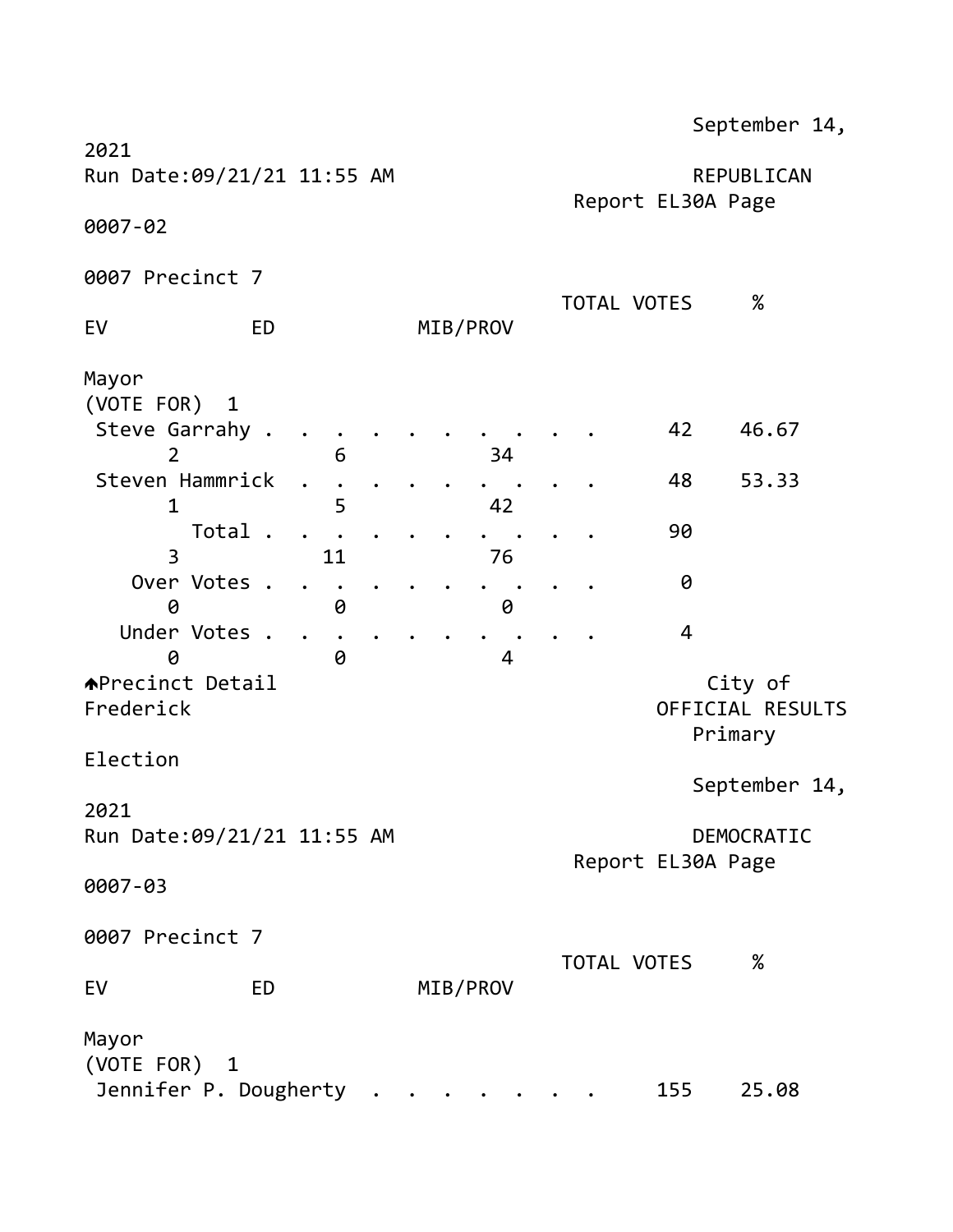| $\mathbf{1}$                      | 4                            |  | 150                                                                                                                                            |  |       |                  |  |
|-----------------------------------|------------------------------|--|------------------------------------------------------------------------------------------------------------------------------------------------|--|-------|------------------|--|
| John Funderburk<br>$\mathbf{1}$   | 5                            |  | 52                                                                                                                                             |  | 58    | 9.39             |  |
| Michael C. O'Connor<br>4          | 8                            |  |                                                                                                                                                |  | 256   | 41.42            |  |
| Roger Wilson                      |                              |  | 244                                                                                                                                            |  | 149   | 24.11            |  |
| 5<br>Total.                       | 13<br>$\bullet$              |  | 131                                                                                                                                            |  | 618   |                  |  |
| 11                                | 30                           |  | 577                                                                                                                                            |  |       |                  |  |
| Over Votes .<br>0                 | 0                            |  | 0                                                                                                                                              |  | 0     |                  |  |
| Under Votes .<br>0                | 0                            |  | 4                                                                                                                                              |  | 4     |                  |  |
| Board of Aldermen<br>(VOTE FOR) 5 |                              |  |                                                                                                                                                |  |       |                  |  |
| Donna Kuzemchak<br>6              | 20                           |  | 375                                                                                                                                            |  | 401   | 16.82            |  |
| Ben MacShane                      |                              |  |                                                                                                                                                |  | 346   | 14.51            |  |
| 5<br>Katie Nash.                  | 15                           |  | 326                                                                                                                                            |  | 428   | 17.95            |  |
| 10<br>Kelly Russell .             | 25<br>$\bullet$              |  | 393                                                                                                                                            |  | 417   | 17.49            |  |
| 8<br>Derek Shackelford.           | 21                           |  | 388                                                                                                                                            |  | 384   | 16.11            |  |
| 8                                 | 21                           |  | 355                                                                                                                                            |  |       |                  |  |
| Chris Sparks<br>4                 | $\bullet$<br>$\bullet$<br>11 |  | $\bullet$ .<br><br><br><br><br><br><br><br><br><br><br><br><br><br><br><br><br><br><br><br><br><br><br><br><br><br><br><br><br><br><br><br>216 |  | 231   | 9.69             |  |
| Robert Van Rens<br>5              | 9                            |  | 163                                                                                                                                            |  | 177   | 7.42             |  |
| Total.<br>46                      |                              |  |                                                                                                                                                |  | 2,384 |                  |  |
| Over Votes .                      | 122                          |  | 2,216                                                                                                                                          |  | 10    |                  |  |
| 0<br>Under Votes .                | 0                            |  | 10                                                                                                                                             |  | 716   |                  |  |
| 9                                 | 28                           |  | 679                                                                                                                                            |  |       |                  |  |
| <b>APrecinct Detail</b>           |                              |  |                                                                                                                                                |  |       | City of          |  |
| Frederick                         |                              |  |                                                                                                                                                |  |       | OFFICIAL RESULTS |  |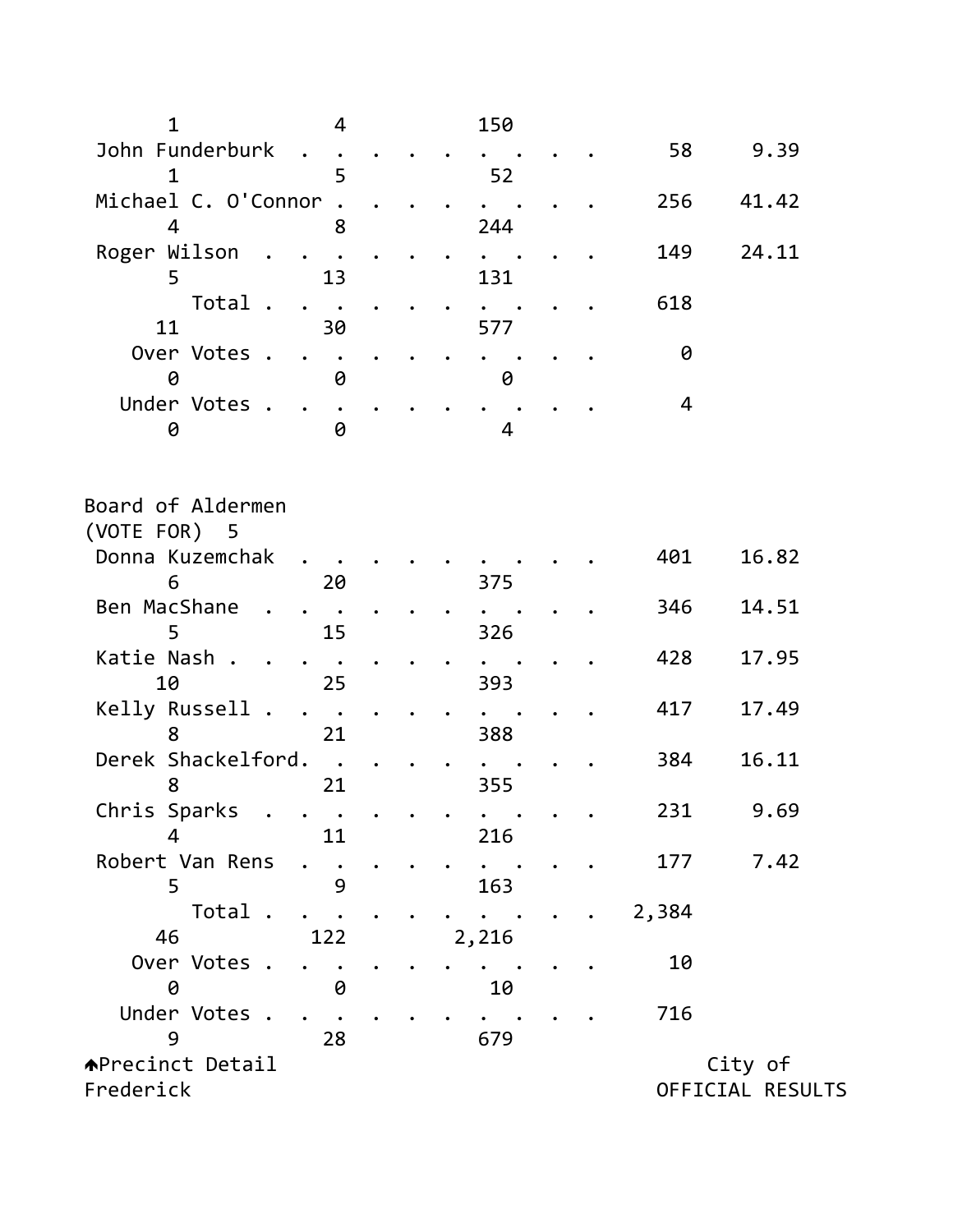|                                     |           |          | Primary              |              |  |             |       |             |                                        |
|-------------------------------------|-----------|----------|----------------------|--------------|--|-------------|-------|-------------|----------------------------------------|
| Election                            |           |          |                      |              |  |             |       |             | September 14,                          |
| 2021<br>Run Date: 09/21/21 11:55 AM |           |          |                      |              |  |             |       |             | <b>STATISTICS</b><br>Report EL30A Page |
| 0008-01                             |           |          |                      |              |  |             |       |             |                                        |
| 0008 Precinct 8                     |           |          |                      |              |  |             |       |             |                                        |
|                                     |           |          |                      |              |  | TOTAL VOTES |       |             | $\%$                                   |
| EV                                  | <b>ED</b> | MIB/PROV |                      |              |  |             |       |             |                                        |
| REGISTERED VOTERS - TOTAL.          |           |          |                      |              |  |             | 2,814 |             |                                        |
| REGISTERED VOTERS - REPUBLICAN      |           |          |                      |              |  |             | 1,066 |             | 37.88                                  |
| REGISTERED VOTERS - DEMOCRATIC      |           |          | $\ddot{\phantom{a}}$ |              |  |             | 1,748 |             | 62.12                                  |
| BALLOTS CAST - TOTAL.               |           |          |                      |              |  |             |       | 563         |                                        |
| 7                                   | 25        |          | 531                  |              |  |             |       |             |                                        |
| BALLOTS CAST - REPUBLICAN.<br>1     | 6         |          |                      | 88           |  |             |       | 95          | 16.87                                  |
| BALLOTS CAST - DEMOCRATIC.          |           |          |                      |              |  |             |       | 468         | 83.13                                  |
| 6                                   | 19        |          | 443                  |              |  |             |       |             |                                        |
| BALLOTS CAST - NONPARTISAN.<br>0    | 0         |          |                      | 0            |  |             |       | 0           |                                        |
| BALLOTS CAST - BLANK.               |           |          |                      |              |  |             |       | $\mathbf 1$ | .18                                    |
| 0                                   | 0         |          |                      | $\mathbf{1}$ |  |             |       |             |                                        |
| VOTER TURNOUT - TOTAL               |           |          |                      |              |  |             |       |             | 20.01                                  |
| VOTER TURNOUT - REPUBLICAN.         |           |          |                      |              |  |             |       |             | 8.91                                   |
| VOTER TURNOUT - DEMOCRATIC          |           |          |                      |              |  |             |       |             | 26.77                                  |
| VOTER TURNOUT - BLANK               |           |          |                      |              |  |             |       |             | .04                                    |
| <b>APrecinct Detail</b>             |           |          |                      |              |  |             |       |             | City of                                |
| Frederick                           |           |          |                      |              |  |             |       |             | OFFICIAL RESULTS                       |
|                                     |           |          |                      |              |  |             |       |             | Primary                                |
| Election                            |           |          |                      |              |  |             |       |             | September 14,                          |
| 2021                                |           |          |                      |              |  |             |       |             |                                        |
| Run Date: 09/21/21 11:55 AM         |           |          |                      |              |  |             |       |             | REPUBLICAN<br>Report EL30A Page        |
| 0008-02                             |           |          |                      |              |  |             |       |             |                                        |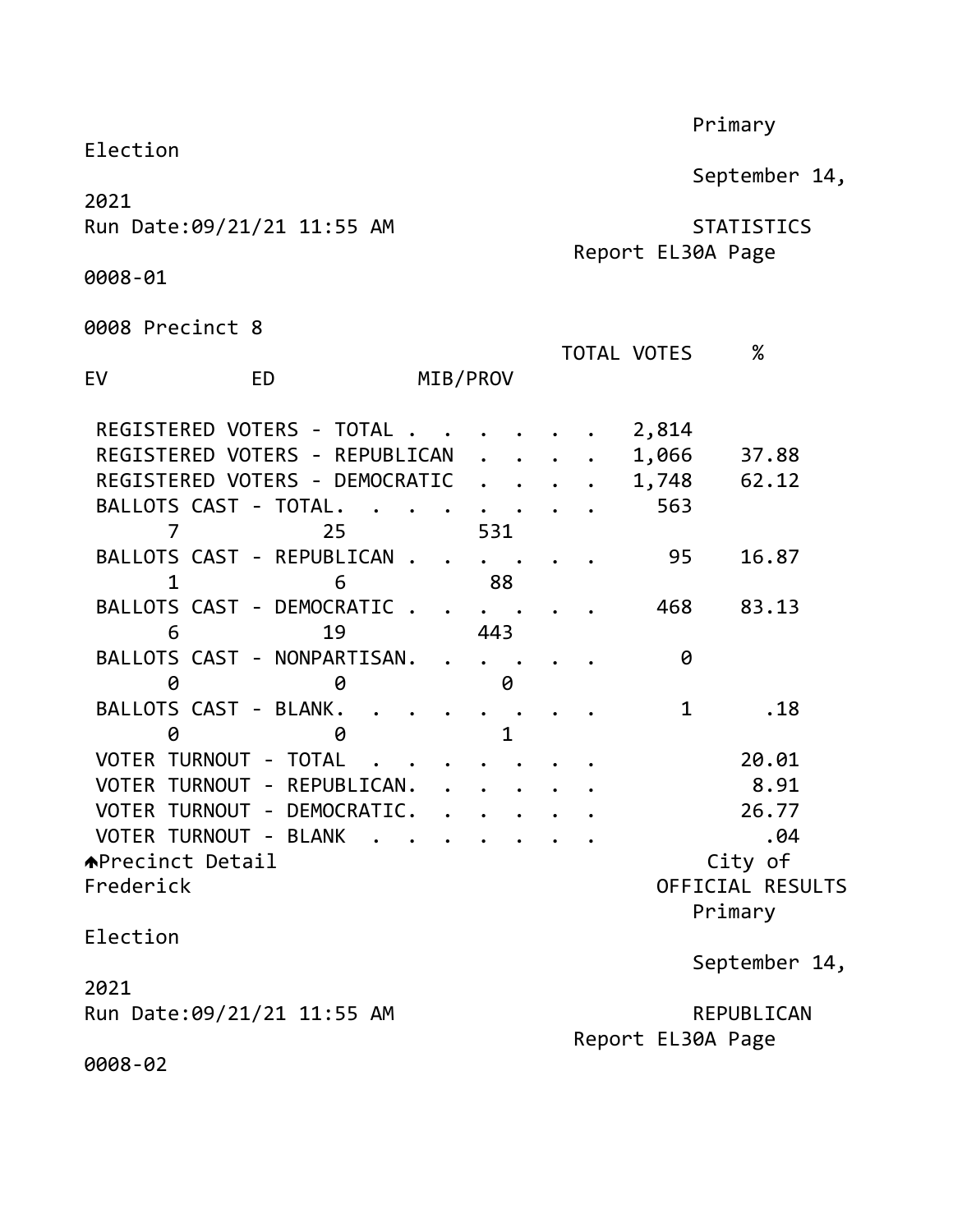0008 Precinct 8

| $\blacksquare$                       |           |                |  |              |  |                    |         | $\%$                        |  |
|--------------------------------------|-----------|----------------|--|--------------|--|--------------------|---------|-----------------------------|--|
| EV                                   | <b>ED</b> |                |  | MIB/PROV     |  | <b>TOTAL VOTES</b> |         |                             |  |
| Mayor                                |           |                |  |              |  |                    |         |                             |  |
| (VOTE FOR) 1<br>Steve Garrahy .<br>1 |           | 4              |  | 32           |  | 37                 |         | 39.36                       |  |
| Steven Hammrick<br>0                 |           | $\overline{2}$ |  | 55           |  | 57                 |         | 60.64                       |  |
| $\mathbf{1}$                         | Total .   | 6              |  | 87           |  | 94                 |         |                             |  |
| Over Votes .<br>0                    |           | 0              |  | 0            |  | 0                  |         |                             |  |
| Under Votes<br>0                     |           | 0              |  | $\mathbf{1}$ |  | $\mathbf{1}$       |         |                             |  |
| <b>↑Precinct Detail</b><br>Frederick |           |                |  |              |  |                    | Primary | City of<br>OFFICIAL RESULTS |  |
| Election                             |           |                |  |              |  |                    |         | September 14,               |  |
| 2021                                 |           |                |  |              |  |                    |         |                             |  |
| Run Date: 09/21/21 11:55 AM          |           |                |  |              |  | Report EL30A Page  |         | DEMOCRATIC                  |  |
| 0008-03                              |           |                |  |              |  |                    |         |                             |  |
| 0008 Precinct 8                      |           |                |  |              |  | <b>TOTAL VOTES</b> |         | $\%$                        |  |
| EV                                   | ED        |                |  | MIB/PROV     |  |                    |         |                             |  |
| Mayor<br>(VOTE FOR) 1                |           |                |  |              |  |                    |         |                             |  |
| Jennifer P. Dougherty<br>0           |           | 5              |  | 136          |  | 141                |         | 30.19                       |  |
| John Funderburk<br>0                 |           | 3              |  | 23           |  | 26                 |         | 5.57                        |  |
| Michael C. O'Connor<br>5             |           | 5              |  | 221          |  | 231                |         | 49.46                       |  |
| Roger Wilson                         |           |                |  |              |  | 69                 |         | 14.78                       |  |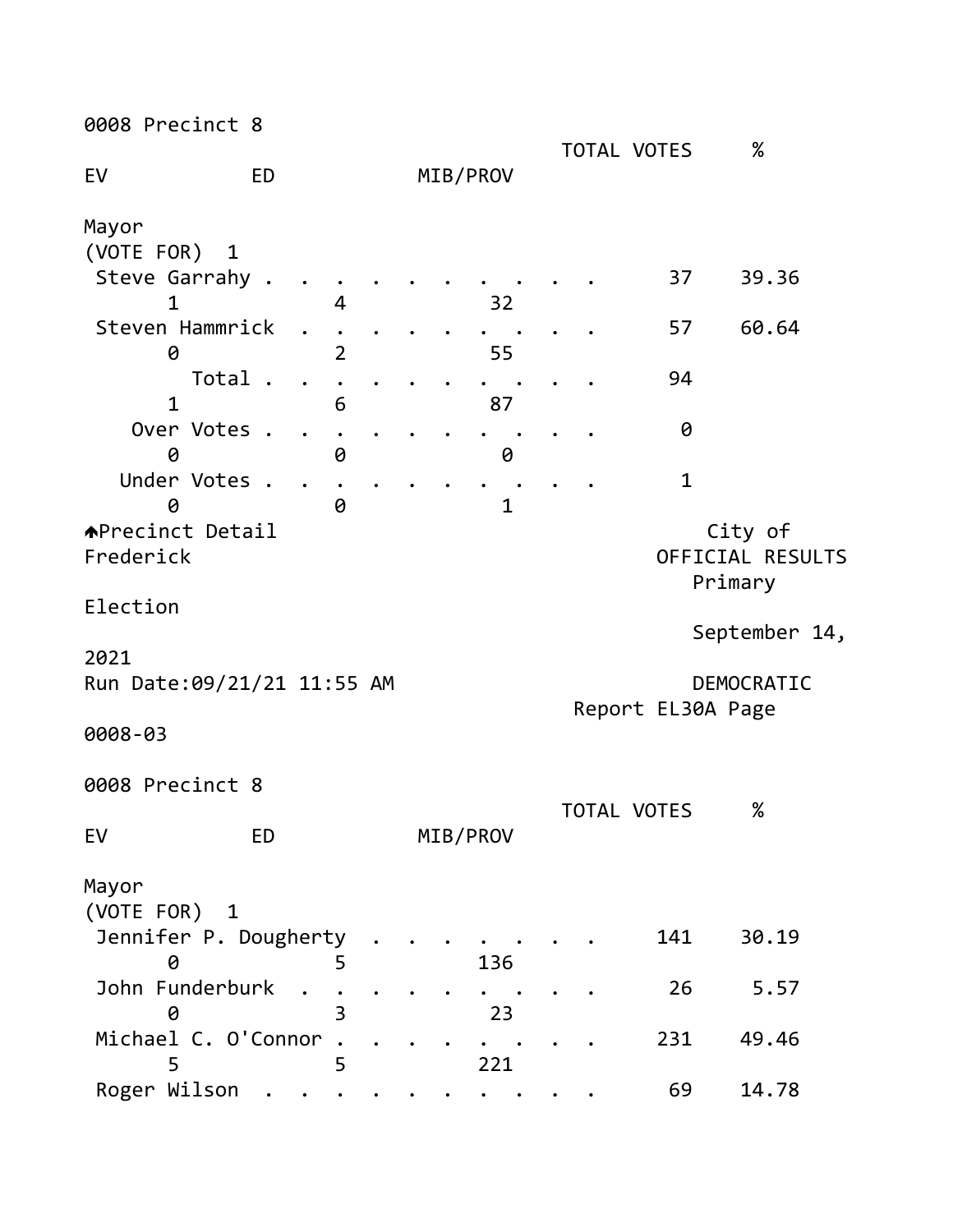| $\mathbf{1}$                         | 6         |  | 62    |  |       |                                        |  |
|--------------------------------------|-----------|--|-------|--|-------|----------------------------------------|--|
| Total.                               |           |  |       |  | 467   |                                        |  |
| 6                                    | 19        |  | 442   |  |       |                                        |  |
| Over Votes .<br>0                    | 0         |  | 0     |  | 0     |                                        |  |
| Under Votes .<br>0                   | 0         |  | 1     |  | 1     |                                        |  |
| Board of Aldermen<br>(VOTE FOR) 5    |           |  |       |  |       |                                        |  |
| Donna Kuzemchak<br>3                 | <u>11</u> |  | 328   |  | 342   | 18.51                                  |  |
| Ben MacShane<br>6                    | 12        |  | 260   |  | 278   | 15.04                                  |  |
| Katie Nash.<br>3                     | 14        |  | 325   |  | 342   | 18.51                                  |  |
| Kelly Russell .<br>3                 | 9         |  | 312   |  | 324   | 17.53                                  |  |
| Derek Shackelford.<br>3              | 7         |  | 263   |  | 273   | 14.77                                  |  |
| Chris Sparks                         | 7         |  | 167   |  | 176   | 9.52                                   |  |
| Robert Van Rens<br>3                 | 6         |  | 104   |  | 113   | 6.11                                   |  |
| Total<br>23                          | 66        |  | 1,759 |  | 1,848 |                                        |  |
| Over Votes .<br>0                    | 0         |  | 0     |  | 0     |                                        |  |
| Under Votes .<br>7                   | 29        |  | 456   |  | 492   |                                        |  |
| <b>APrecinct Detail</b><br>Frederick |           |  |       |  |       | City of<br>OFFICIAL RESULTS<br>Primary |  |
| Election                             |           |  |       |  |       | September 14,                          |  |
| 2021                                 |           |  |       |  |       |                                        |  |
| Run Date: 09/21/21 11:55 AM          |           |  |       |  |       | <b>STATISTICS</b>                      |  |

Report EL30A Page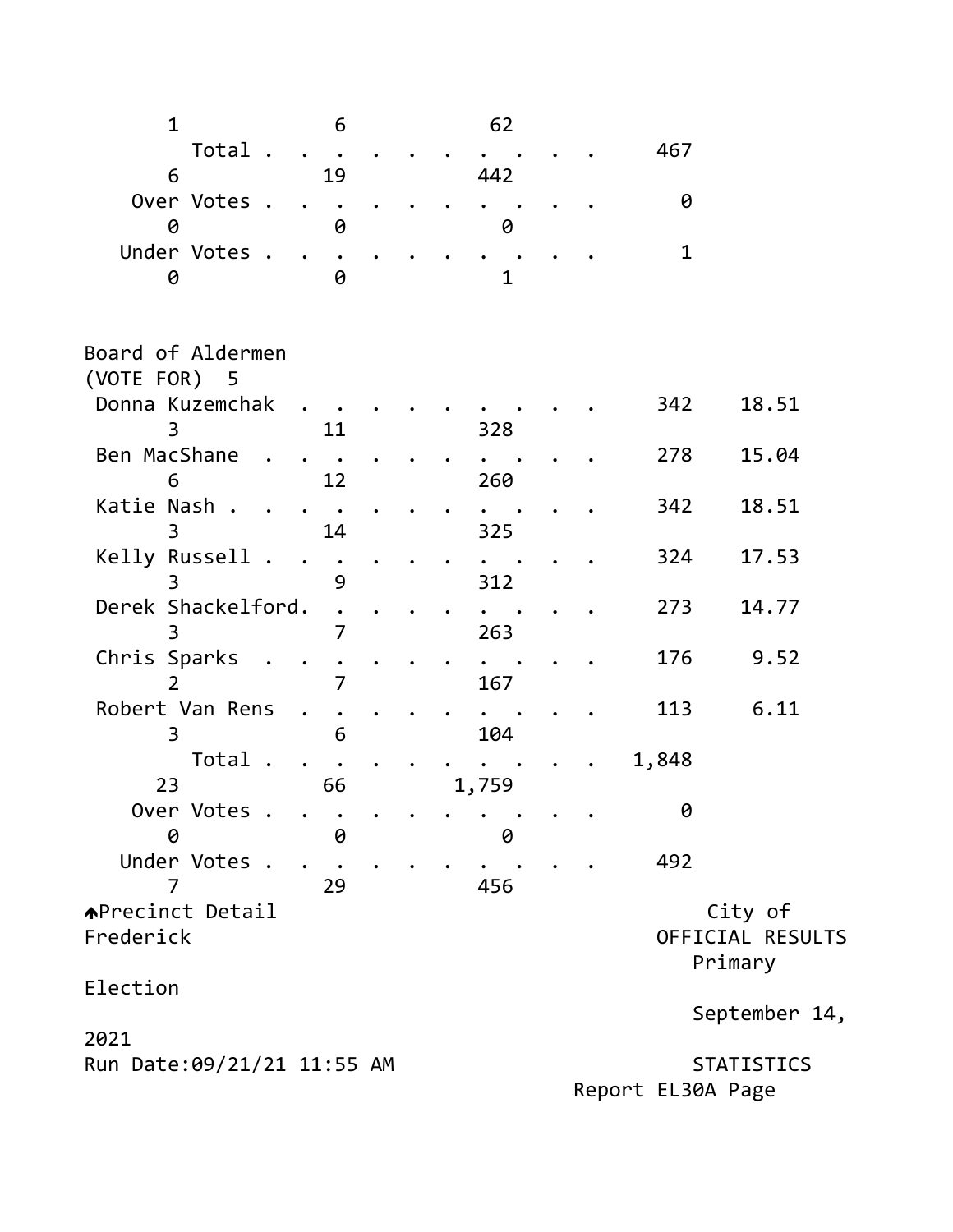0009-01

0009 Precinct 9

|                                                |                                                                                                      |          |     |   |  | <b>TOTAL VOTES</b>             | %                                      |  |
|------------------------------------------------|------------------------------------------------------------------------------------------------------|----------|-----|---|--|--------------------------------|----------------------------------------|--|
| EV                                             | <b>ED</b>                                                                                            | MIB/PROV |     |   |  |                                |                                        |  |
| BALLOTS CAST - TOTAL.<br>11                    | REGISTERED VOTERS - TOTAL.<br>REGISTERED VOTERS - REPUBLICAN<br>REGISTERED VOTERS - DEMOCRATIC<br>25 |          | 577 |   |  | 5,010<br>1,174<br>3,838<br>613 | 23.43<br>76.61                         |  |
| 4                                              | BALLOTS CAST - REPUBLICAN .<br>10                                                                    |          | 63  |   |  | 77                             | 12.56                                  |  |
| $\overline{7}$                                 | BALLOTS CAST - DEMOCRATIC.<br>15                                                                     |          | 514 |   |  | 536                            | 87.44                                  |  |
| 0                                              | BALLOTS CAST - NONPARTISAN.<br>0                                                                     |          |     | 0 |  | 0                              |                                        |  |
| BALLOTS CAST - BLANK.<br>0                     | 0                                                                                                    |          |     | 0 |  | 0                              |                                        |  |
| VOTER TURNOUT - TOTAL<br>VOTER TURNOUT - BLANK | VOTER TURNOUT - REPUBLICAN.<br>VOTER TURNOUT - DEMOCRATIC.                                           |          |     |   |  |                                | 12.24<br>6.56<br>13.97                 |  |
| <b>APrecinct Detail</b><br>Frederick           |                                                                                                      |          |     |   |  |                                | City of<br>OFFICIAL RESULTS<br>Primary |  |
| Election                                       |                                                                                                      |          |     |   |  |                                | September 14,                          |  |
| 2021<br>Run Date:09/21/21 11:55 AM             |                                                                                                      |          |     |   |  |                                | REPUBLICAN<br>Report EL30A Page        |  |
| 0009-02                                        |                                                                                                      |          |     |   |  |                                |                                        |  |
| 0009 Precinct 9                                |                                                                                                      |          |     |   |  | <b>TOTAL VOTES</b>             | $\%$                                   |  |
| EV                                             | <b>ED</b>                                                                                            | MIB/PROV |     |   |  |                                |                                        |  |
| Mayor<br>(VOTE FOR)<br>1                       |                                                                                                      |          |     |   |  |                                |                                        |  |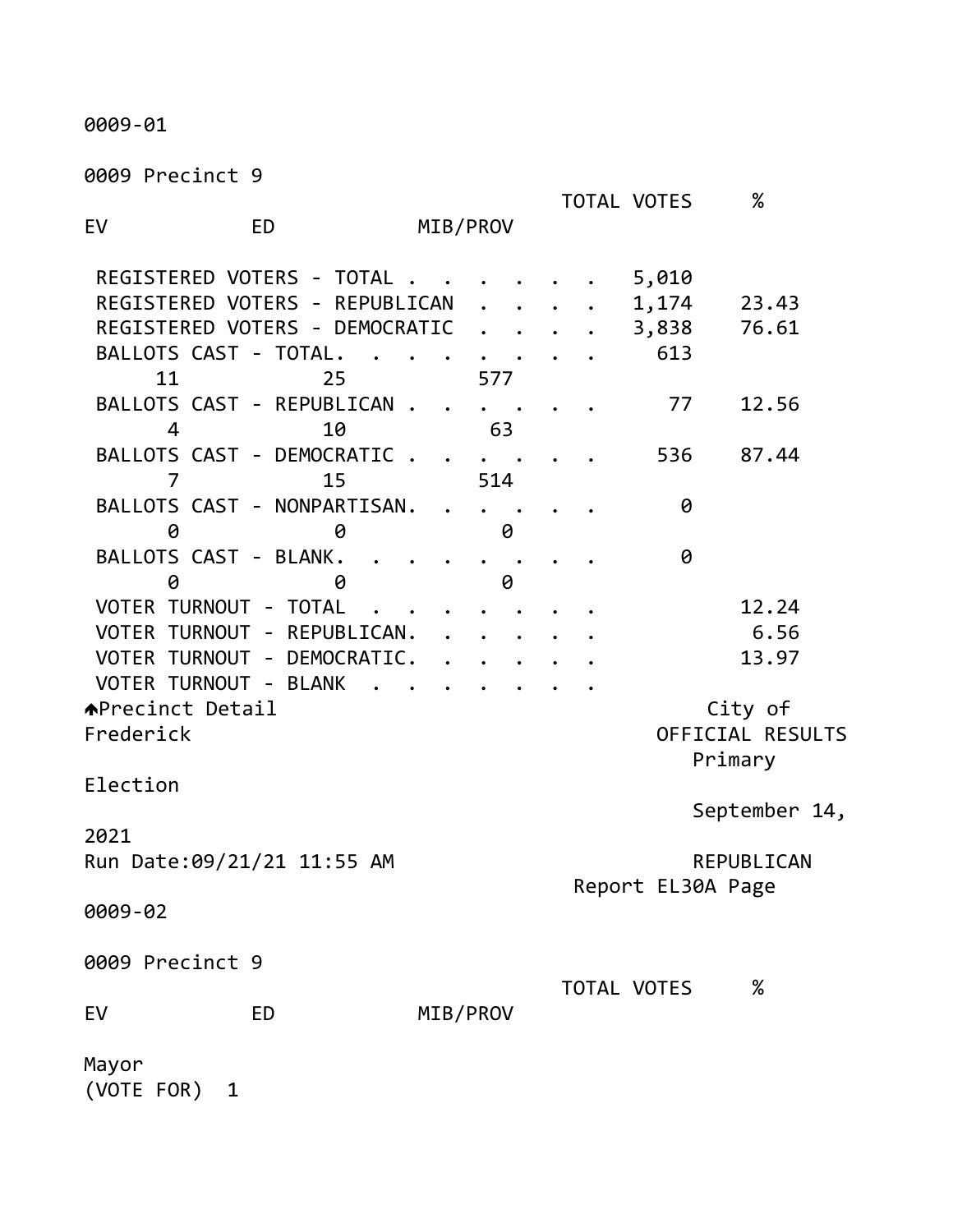| Steve Garrahy .                        | 9                         |  | 27         |  | 39                | 50.65                                  |  |
|----------------------------------------|---------------------------|--|------------|--|-------------------|----------------------------------------|--|
| Steven Hammrick                        |                           |  |            |  | 38                | 49.35                                  |  |
| 1<br>Total.                            | 1                         |  | 36         |  | 77                |                                        |  |
| $\overline{4}$<br>Over Votes .         | 10                        |  | 63         |  | 0                 |                                        |  |
| 0<br>Under Votes .<br>0                | 0<br>0                    |  | 0<br>0     |  | 0                 |                                        |  |
| <b>APrecinct Detail</b><br>Frederick   |                           |  |            |  |                   | City of<br>OFFICIAL RESULTS<br>Primary |  |
| Election                               |                           |  |            |  |                   | September 14,                          |  |
| 2021<br>Run Date:09/21/21 11:55 AM     |                           |  |            |  |                   | DEMOCRATIC                             |  |
| 0009-03                                |                           |  |            |  | Report EL30A Page |                                        |  |
| 0009 Precinct 9                        |                           |  |            |  |                   |                                        |  |
| <b>ED</b><br>EV                        |                           |  | MIB/PROV   |  | TOTAL VOTES       | %                                      |  |
| Mayor<br>(VOTE FOR)<br>$\mathbf{1}$    |                           |  |            |  |                   |                                        |  |
| Jennifer P. Dougherty<br>0<br>$\sim$ 6 |                           |  | $15\Delta$ |  | 160               | 30.30                                  |  |
| John Funderburk<br>0                   | $\ddot{\phantom{a}}$<br>Ø |  | 24         |  | 24                | 4.55                                   |  |
| Michael C. O'Connor<br>5               | 5                         |  | 215        |  | 225               | 42.61                                  |  |
| Roger Wilson<br>$\overline{2}$         | 4                         |  | 113        |  | 119               | 22.54                                  |  |
| Total.<br>7                            | 15                        |  | 506        |  | 528               |                                        |  |
| Over Votes .<br>0                      | 0                         |  | 0          |  | 0                 |                                        |  |
| Under Votes                            |                           |  |            |  | 8                 |                                        |  |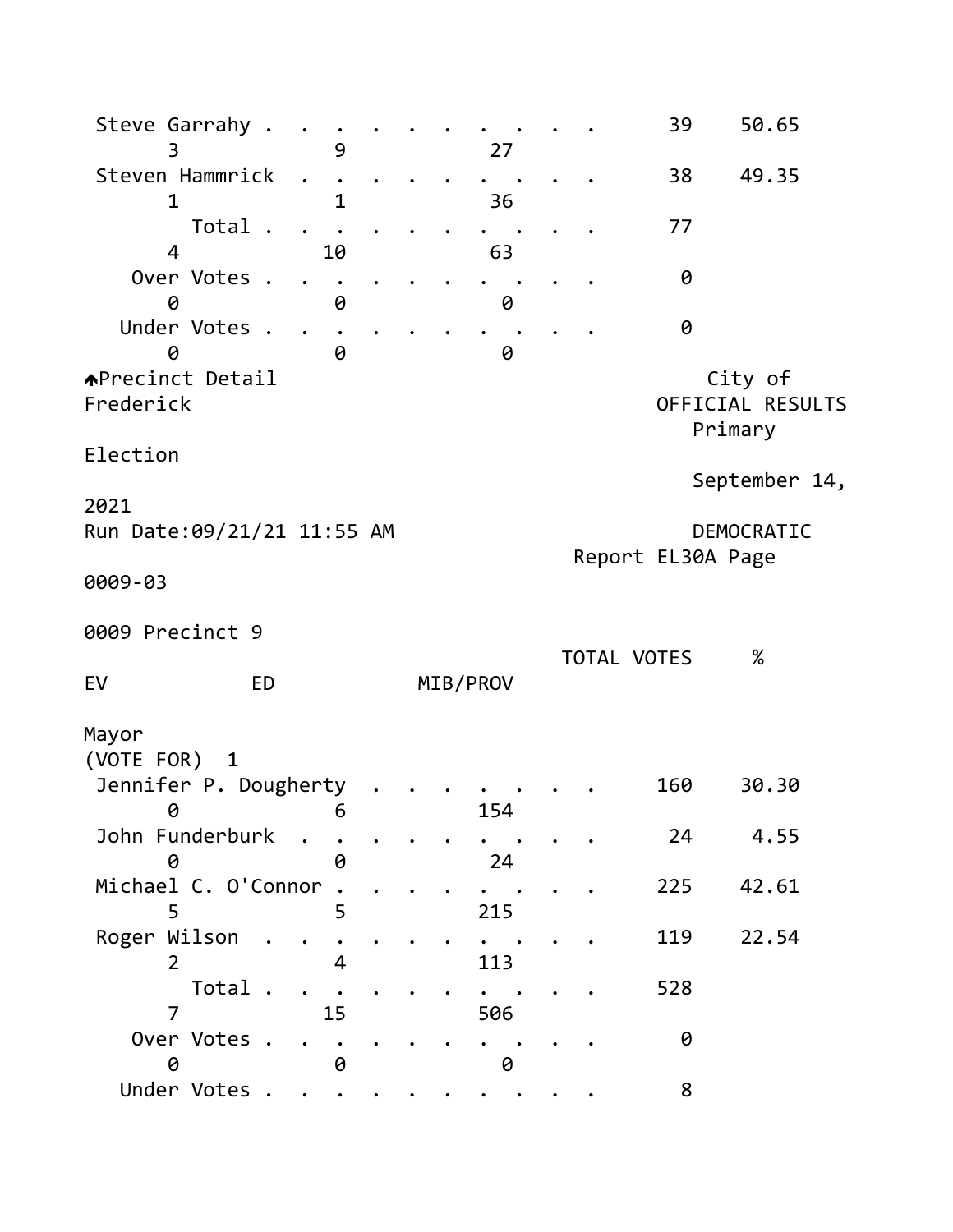0 0 8

| Board of Aldermen<br>(VOTE FOR) 5         |                |  |          |  |                   |         |                             |  |
|-------------------------------------------|----------------|--|----------|--|-------------------|---------|-----------------------------|--|
| Donna Kuzemchak<br>3                      | 7              |  | 321      |  | 331               |         | 16.05                       |  |
| Ben MacShane<br>3                         | 8              |  | 307      |  | 318               |         | 15.42                       |  |
| Katie Nash .<br>6                         | 12             |  | 375      |  | 393               |         | 19.06                       |  |
| Kelly Russell<br>$\sim$<br>$\overline{2}$ | 12             |  | 255      |  | 269               |         | 13.05                       |  |
| Derek Shackelford.<br>4                   | $\sim$<br>11   |  | 393      |  | 408               |         | 19.79                       |  |
| Chris Sparks<br>1                         | $\overline{2}$ |  | 152      |  | 155               |         | 7.52                        |  |
| Robert Van Rens<br>$\overline{2}$         | 4              |  | 182      |  | 188               |         | 9.12                        |  |
| Total.<br>21                              | 56             |  | 1,985    |  | 2,062             |         |                             |  |
| Over Votes .<br>0                         | 0              |  | 0        |  | 0                 |         |                             |  |
| Under Votes .<br>14                       | 19             |  | 585      |  | 618               |         |                             |  |
| <b>APrecinct Detail</b><br>Frederick      |                |  |          |  |                   | Primary | City of<br>OFFICIAL RESULTS |  |
| Election                                  |                |  |          |  |                   |         | September 14,               |  |
| 2021<br>Run Date:09/21/21 11:55 AM        |                |  |          |  | Report EL30A Page |         | <b>STATISTICS</b>           |  |
| 0010-01                                   |                |  |          |  |                   |         |                             |  |
| 0010 Precinct 10                          |                |  |          |  | TOTAL VOTES       |         | $\%$                        |  |
| EV<br><b>ED</b>                           |                |  | MIB/PROV |  |                   |         |                             |  |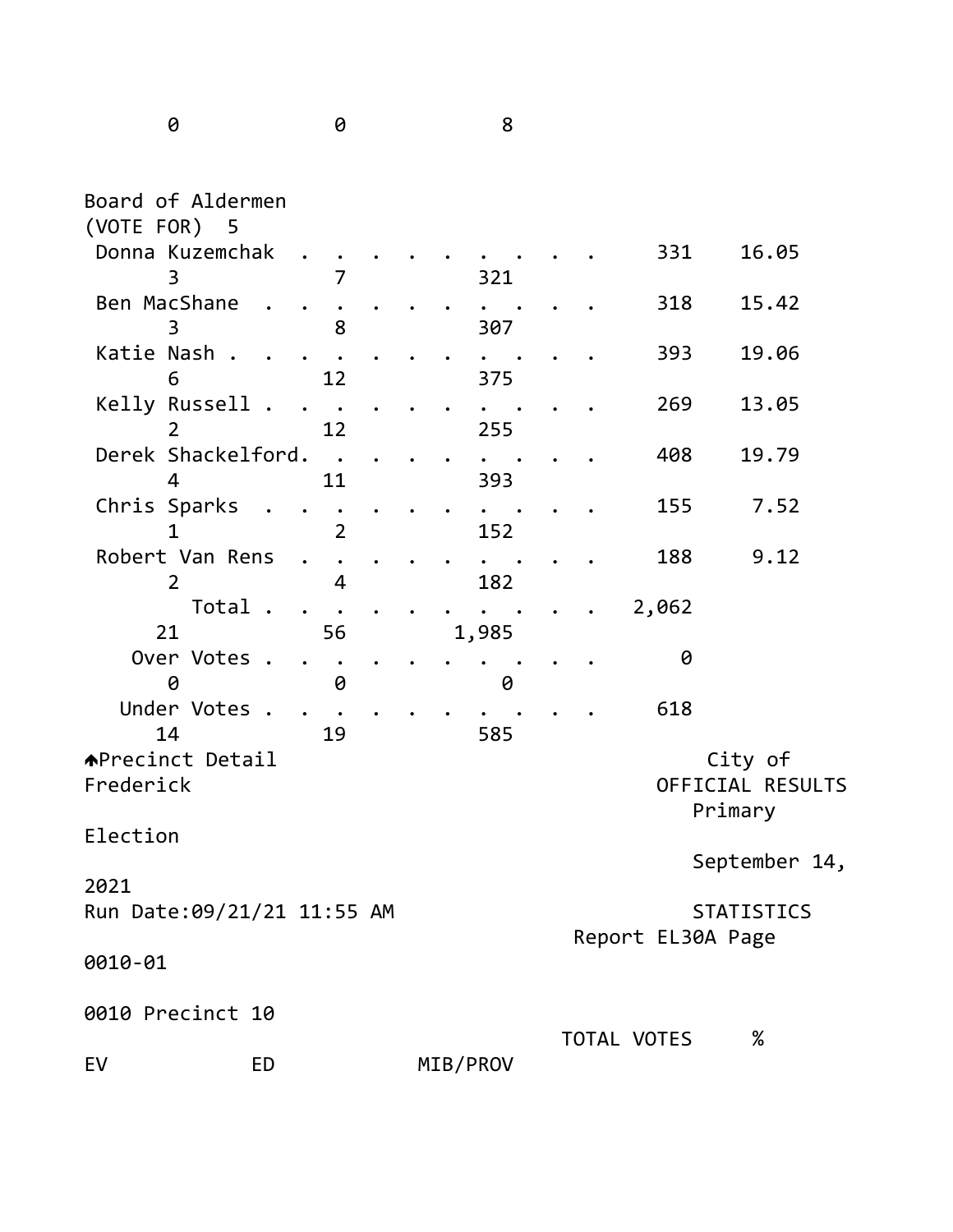| REGISTERED VOTERS - TOTAL .                        | 3,141                      |
|----------------------------------------------------|----------------------------|
| REGISTERED VOTERS - REPUBLICAN                     | 1,058<br>33.68             |
| REGISTERED VOTERS - DEMOCRATIC                     | 2,083<br>66.32             |
| BALLOTS CAST - TOTAL.                              | 517                        |
| 499<br>4<br>14                                     |                            |
| BALLOTS CAST - REPUBLICAN .                        | 20.12<br>104               |
| 100<br>0<br>4                                      |                            |
| BALLOTS CAST - DEMOCRATIC.<br>$\ddot{\phantom{1}}$ | 79.88<br>413               |
| 399<br>10<br>$\overline{4}$                        |                            |
| BALLOTS CAST - NONPARTISAN.                        | 0                          |
| 0<br>0<br>0                                        |                            |
| BALLOTS CAST - BLANK.                              | 1<br>.19                   |
| $\mathbf{1}$<br>0<br>0                             |                            |
| VOTER TURNOUT - TOTAL                              | 16.46                      |
| VOTER TURNOUT - REPUBLICAN.                        | 9.83                       |
| VOTER TURNOUT - DEMOCRATIC.                        | 19.83                      |
| VOTER TURNOUT - BLANK<br>$\sim$                    | .03                        |
| <b>APrecinct Detail</b>                            | City of                    |
| Frederick                                          | OFFICIAL RESULTS           |
|                                                    | Primary                    |
| Election                                           |                            |
|                                                    | September 14,              |
| 2021                                               |                            |
| Run Date: 09/21/21 11:55 AM                        | REPUBLICAN                 |
|                                                    | Report EL30A Page          |
| 0010-02                                            |                            |
|                                                    |                            |
| 0010 Precinct 10                                   |                            |
|                                                    | $\%$<br><b>TOTAL VOTES</b> |
| EV<br>MIB/PROV<br><b>ED</b>                        |                            |
|                                                    |                            |
| Mayor                                              |                            |
| (VOTE FOR)<br>1                                    |                            |
| Steve Garrahy .                                    | 41<br>39.81                |
| $\overline{2}$<br>0<br>39                          |                            |
| Steven Hammrick                                    | 60.19<br>62                |
|                                                    |                            |
| 0<br>60<br>2                                       |                            |
| Total<br>99<br>0<br>4                              | 103                        |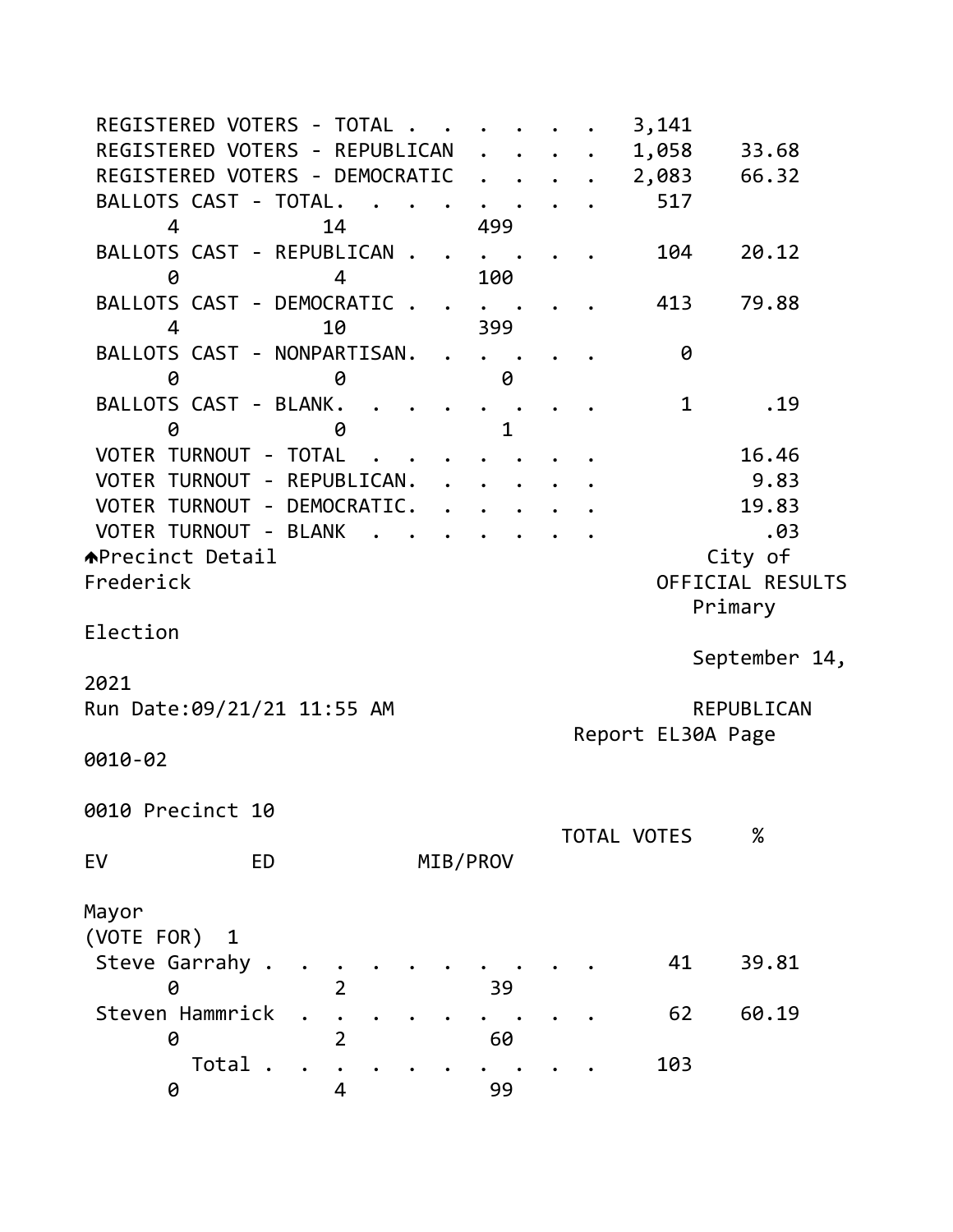| Over Votes<br>0                                      | 0  |  | 0            |             | 0                 |                                        |  |
|------------------------------------------------------|----|--|--------------|-------------|-------------------|----------------------------------------|--|
| Under Votes<br>0                                     | 0  |  | $\mathbf{1}$ |             | $\mathbf 1$       |                                        |  |
| <b>APrecinct Detail</b><br>Frederick                 |    |  |              |             |                   | City of<br>OFFICIAL RESULTS<br>Primary |  |
| Election                                             |    |  |              |             |                   |                                        |  |
| 2021                                                 |    |  |              |             |                   | September 14,                          |  |
| Run Date:09/21/21 11:55 AM                           |    |  |              |             | Report EL30A Page | DEMOCRATIC                             |  |
| 0010-03                                              |    |  |              |             |                   |                                        |  |
| 0010 Precinct 10                                     |    |  |              |             |                   |                                        |  |
| EV<br><b>ED</b>                                      |    |  | MIB/PROV     | TOTAL VOTES |                   | $\%$                                   |  |
| Mayor<br>(VOTE FOR) 1<br>Jennifer P. Dougherty       | 1  |  | 106          |             | 107               | 25.97                                  |  |
| John Funderburk<br>0                                 | 0  |  | 13           |             | 13                | 3.16                                   |  |
| Michael C. O'Connor                                  | 3  |  | 191          |             | 195               | 47.33                                  |  |
| Roger Wilson<br>₹                                    | 6  |  | 88           |             | 97                | 23.54                                  |  |
| Total .<br>$\overline{4}$                            | 10 |  | 398          |             | 412               |                                        |  |
| Over Votes .<br>0                                    | 0  |  | 0            |             | 0                 |                                        |  |
| Under Votes .<br>0                                   | 0  |  | $\mathbf{1}$ |             | 1                 |                                        |  |
| Board of Aldermen<br>(VOTE FOR) 5<br>Donna Kuzemchak |    |  |              |             | 280               | 17.98                                  |  |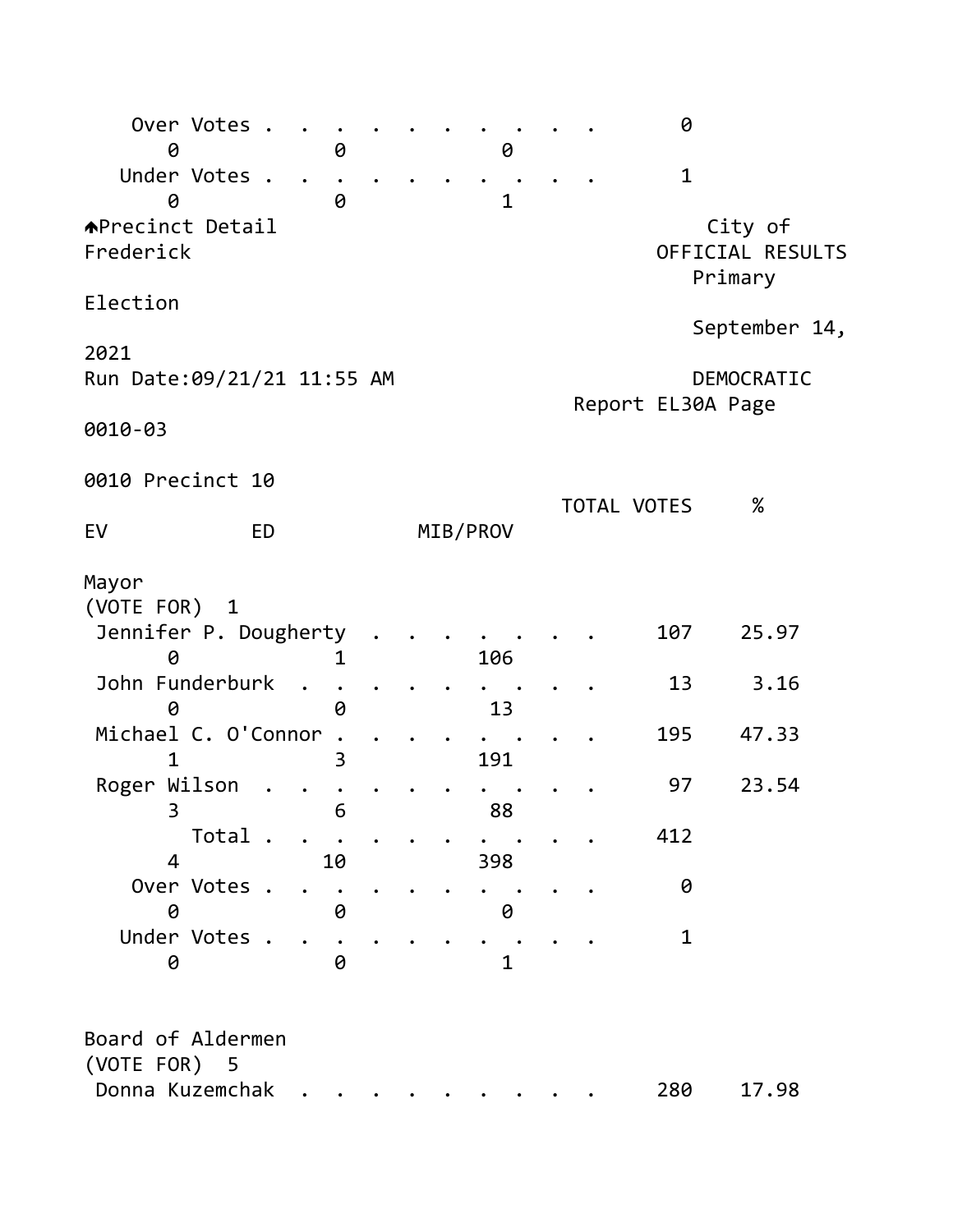| $\overline{3}$<br>4                       |  | 273      |  |             |                                        |
|-------------------------------------------|--|----------|--|-------------|----------------------------------------|
| Ben MacShane                              |  |          |  | 208         | 13.36                                  |
| $\overline{2}$<br>4                       |  | 202      |  |             |                                        |
| Katie Nash.<br>5<br>1                     |  | 277      |  | 283         | 18.18                                  |
| Kelly Russell<br>6                        |  | 274      |  | 283         | 18.18                                  |
| Derek Shackelford.                        |  |          |  | 266         | 17.08                                  |
| 7<br>3<br>Chris Sparks                    |  | 256      |  | 140         | 8.99                                   |
| 6<br>1                                    |  | 133      |  |             |                                        |
| Robert Van Rens<br>$\mathbf 1$<br>4       |  | 92       |  | 97          | 6.23                                   |
| Total<br>$\ddot{\phantom{a}}$<br>14<br>36 |  | 1,507    |  | 1,557       |                                        |
| Over Votes .                              |  |          |  | 10          |                                        |
| 0<br>0                                    |  | 10       |  |             |                                        |
| Under Votes .<br>14<br>6                  |  |          |  | 498         |                                        |
| <b>APrecinct Detail</b>                   |  | 478      |  |             | City of                                |
| Frederick                                 |  |          |  |             | OFFICIAL RESULTS<br>Primary            |
| Election                                  |  |          |  |             |                                        |
| 2021                                      |  |          |  |             | September 14,                          |
| Run Date: 09/21/21 11:55 AM               |  |          |  |             | <b>STATISTICS</b><br>Report EL30A Page |
| 0011-01                                   |  |          |  |             |                                        |
| 0011 Precinct 11                          |  |          |  |             |                                        |
| EV<br>ED                                  |  | MIB/PROV |  | TOTAL VOTES | $\%$                                   |
| REGISTERED VOTERS - TOTAL                 |  |          |  | 2,252       |                                        |
| REGISTERED VOTERS - REPUBLICAN            |  |          |  | 619         | 27.49                                  |
| REGISTERED VOTERS - DEMOCRATIC            |  |          |  | 1,633       | 72.51                                  |
| BALLOTS CAST - TOTAL.<br>9<br>20          |  | 370      |  | 399         |                                        |
| BALLOTS CAST - REPUBLICAN                 |  |          |  | 62          | 15.54                                  |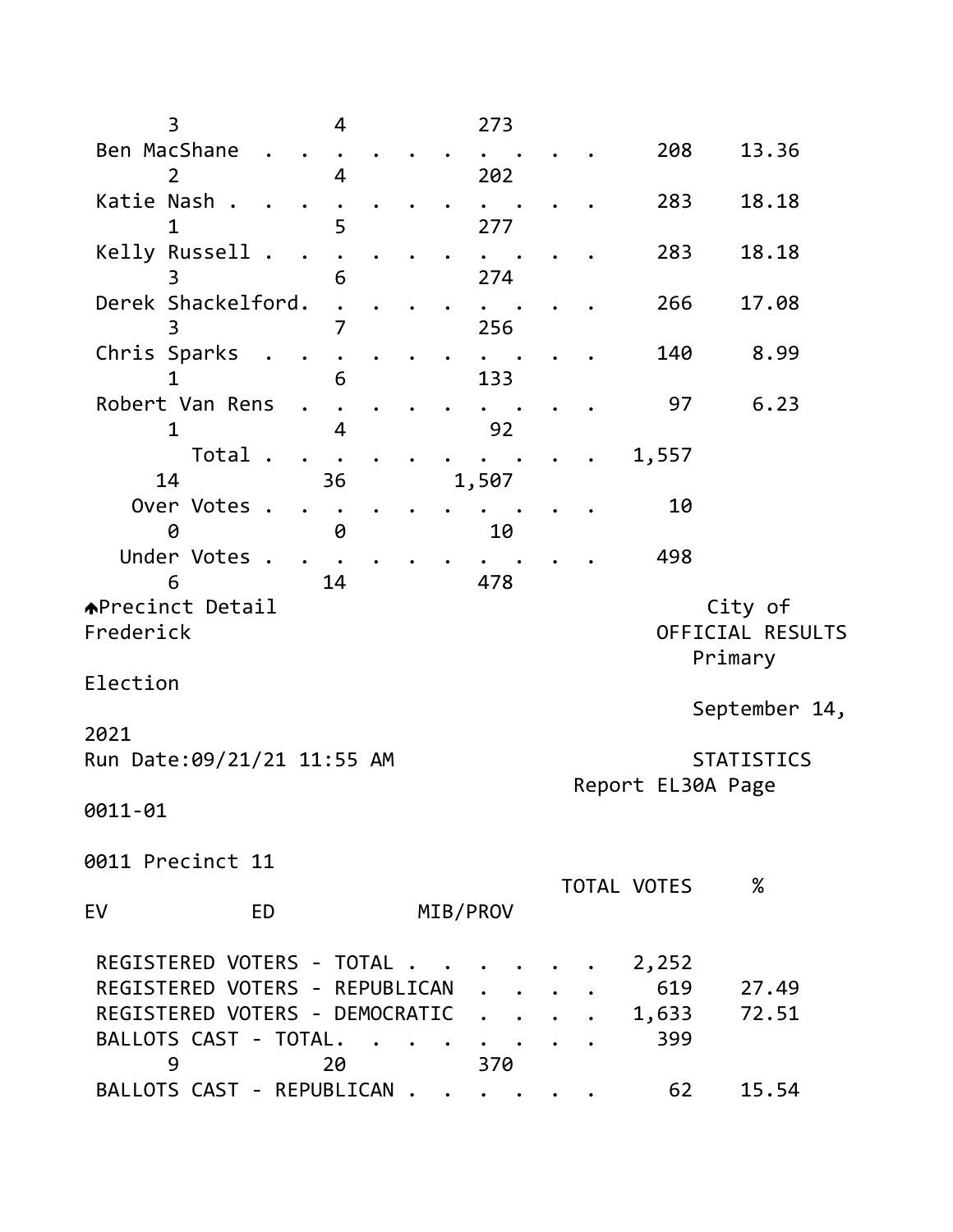1 10 51 BALLOTS CAST - DEMOCRATIC . . . . . . 337 84.46 8 10 319 BALLOTS CAST - NONPARTISAN. . . . . . 0 0 0 0 BALLOTS CAST - BLANK. . . . . . . . . 2 .50 0 0 2 VOTER TURNOUT - TOTAL . . . . . . . . . 17.72 VOTER TURNOUT - REPUBLICAN. . . . . . 10.02 VOTER TURNOUT - DEMOCRATIC. . . . . . 20.64 VOTER TURNOUT - BLANK . . . . . . . .09  $\triangle$ Precinct Detail  $\triangle$ Frederick OFFICIAL RESULTS Primary Election September 14, 2021 Run Date: 09/21/21 11:55 AM REPUBLICAN Report EL30A Page 0011-02 0011 Precinct 11 TOTAL VOTES % EV ED MIB/PROV Mayor (VOTE FOR) 1 Steve Garrahy . . . . . . . . . . . 31 50.82 0 4 27 Steven Hammrick . . . . . . . . . . 30 49.18 1 6 23 Total . . . . . . . . . . 61 1 10 50 Over Votes . . . . . . . . . . . 0 0 0 0 Under Votes . . . . . . . . . . 1 0 0 1 ◆Precinct Detail city of Frederick OFFICIAL RESULTS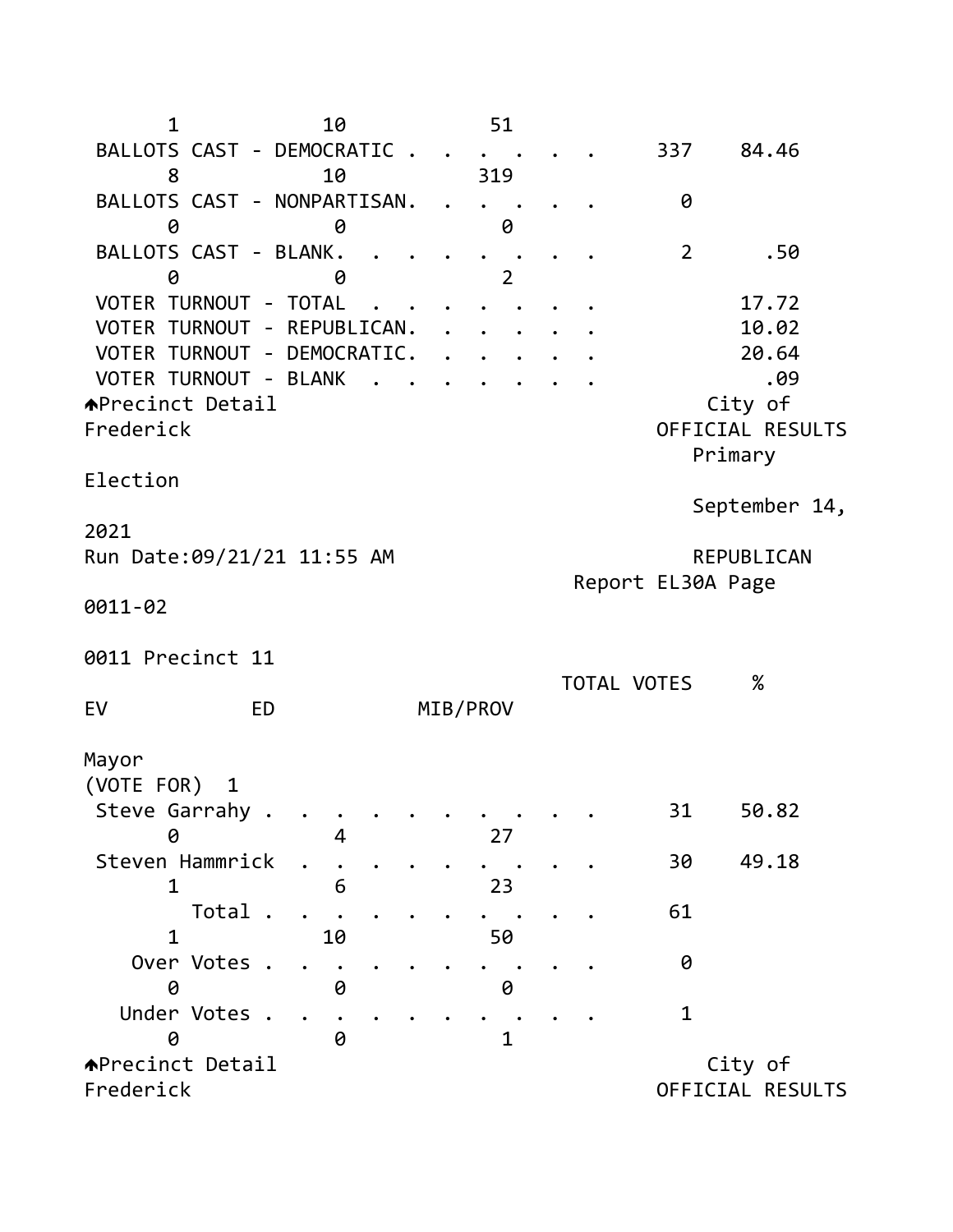|                                              |  |                                 |             |                | Primary |  |
|----------------------------------------------|--|---------------------------------|-------------|----------------|---------|--|
| Election                                     |  | September 14,                   |             |                |         |  |
| 2021<br>Run Date:09/21/21 11:55 AM           |  | DEMOCRATIC<br>Report EL30A Page |             |                |         |  |
| 0011-03                                      |  |                                 |             |                |         |  |
| 0011 Precinct 11                             |  |                                 |             |                |         |  |
| <b>ED</b><br>EV                              |  | MIB/PROV                        | TOTAL VOTES |                | %       |  |
| Mayor<br>(VOTE FOR) 1                        |  |                                 |             |                |         |  |
| Jennifer P. Dougherty<br>$\overline{2}$<br>2 |  | 95                              |             | 99             | 29.73   |  |
| John Funderburk<br>1<br>0                    |  | 16                              |             | 17             | 5.11    |  |
| Michael C. O'Connor<br>5<br>3                |  | 139                             |             | 147            | 44.14   |  |
| Roger Wilson<br>1<br>4                       |  | 65                              |             | 70             | 21.02   |  |
| Total .<br>8<br>10                           |  | 315                             |             | 333            |         |  |
| Over Votes .<br>0<br>0                       |  | $\overline{2}$                  |             | $\overline{2}$ |         |  |
| Under Votes<br>0<br>0                        |  | $\overline{2}$                  |             | $\overline{2}$ |         |  |
| Board of Aldermen<br>(VOTE FOR) 5            |  |                                 |             |                |         |  |
| Donna Kuzemchak<br>6<br>6                    |  | 203                             |             | 215            | 17.01   |  |
| Ben MacShane<br>6<br>7                       |  | 169                             |             | 182            | 14.40   |  |
| Katie Nash .<br>8<br>6                       |  | 234                             |             | 248            | 19.62   |  |
| Kelly Russell                                |  |                                 |             | 209            | 16.53   |  |